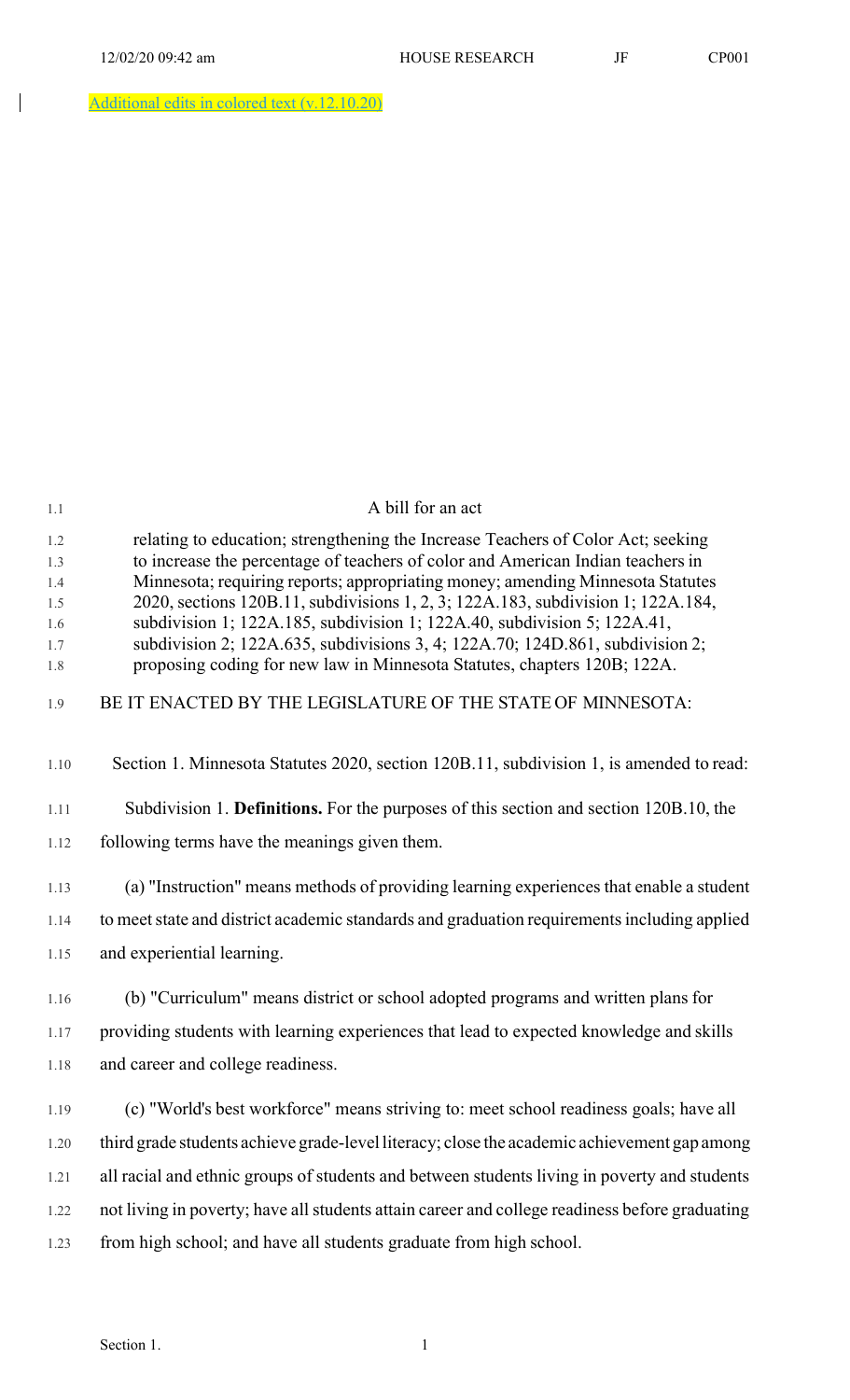2.1 (d) "Experiential learning" means learning for students that includes career exploration 2.2 through a specific class or course or through work-based experiences such as job shadowing, 2.3 mentoring, entrepreneurship, service learning, volunteering, internships, other cooperative 2.4 work experience, youth apprenticeship, or employment.

- 2.5 (e) "Ethnic studies curriculum" means the critical and interdisciplinary study of race,
- 2.6 ethnicity, and indigeneity with a focus on the experiences and perspectives of people of
- 2.7 color within and beyond the United States. The ethnic studies curriculum may be integrated
- 2.8 in existing curricular opportunities or provided through additional curricular offerings.

2.9 (f) "Rigorous" means meeting state K-12 academic standards.

2.10 (g) "Anti-racist" means the active process of identifying and eliminating racism by

2.11 changing systems, organizational structures, policies, practices, attitudes, and dispositions

2.12 so that power and resources are redistributed and shared equitably.

- 2.13 (h) "Culturally sustaining" means integrating content and practices that infuse the culture 2.14 and language of Black, Indigenous, and People of Color communities who have been and 2.15 continue to be harmed and erased through schooling.
- 2.16 (i) "Institutional racism" means policies and practices within and across institutions that 2.17 produce outcomes that chronically favor white people and predictably disadvantage those
- 2.18 who are Black, Indigenous, and People of Color.
- 

2.19 Sec. 2. Minnesota Statutes 2020, section 120B.11, subdivision 2, is amended to read:

2.20 Subd. 2. **Adopting plans and budgets.** A school board, at a public meeting, shall must 2.21 adopt a comprehensive, long-term strategic plan to support and improve teaching and 2.22 learning that is aligned with creating the world's best workforce and includes:

2.23 (1) clearly defined district and school site goals and benchmarks for instruction and 2.24 student achievement for all student subgroups identified in section 120B.35, subdivision 3, 2.25 paragraph (b), clause (2);

2.26 (2) a process to assess and evaluate each student's progress toward meeting state and 2.27 local academic standards, assess and identify students to participate in gifted and talented 2.28 programs and accelerate their instruction, and adopt early-admission procedures consistent 2.29 with section 120B.15, and identifying the strengths and weaknesses of instruction in pursuit 2.30 of student and school success and curriculum affecting students' progress and growth toward 2.31 career and college readiness and leading to the world's best workforce;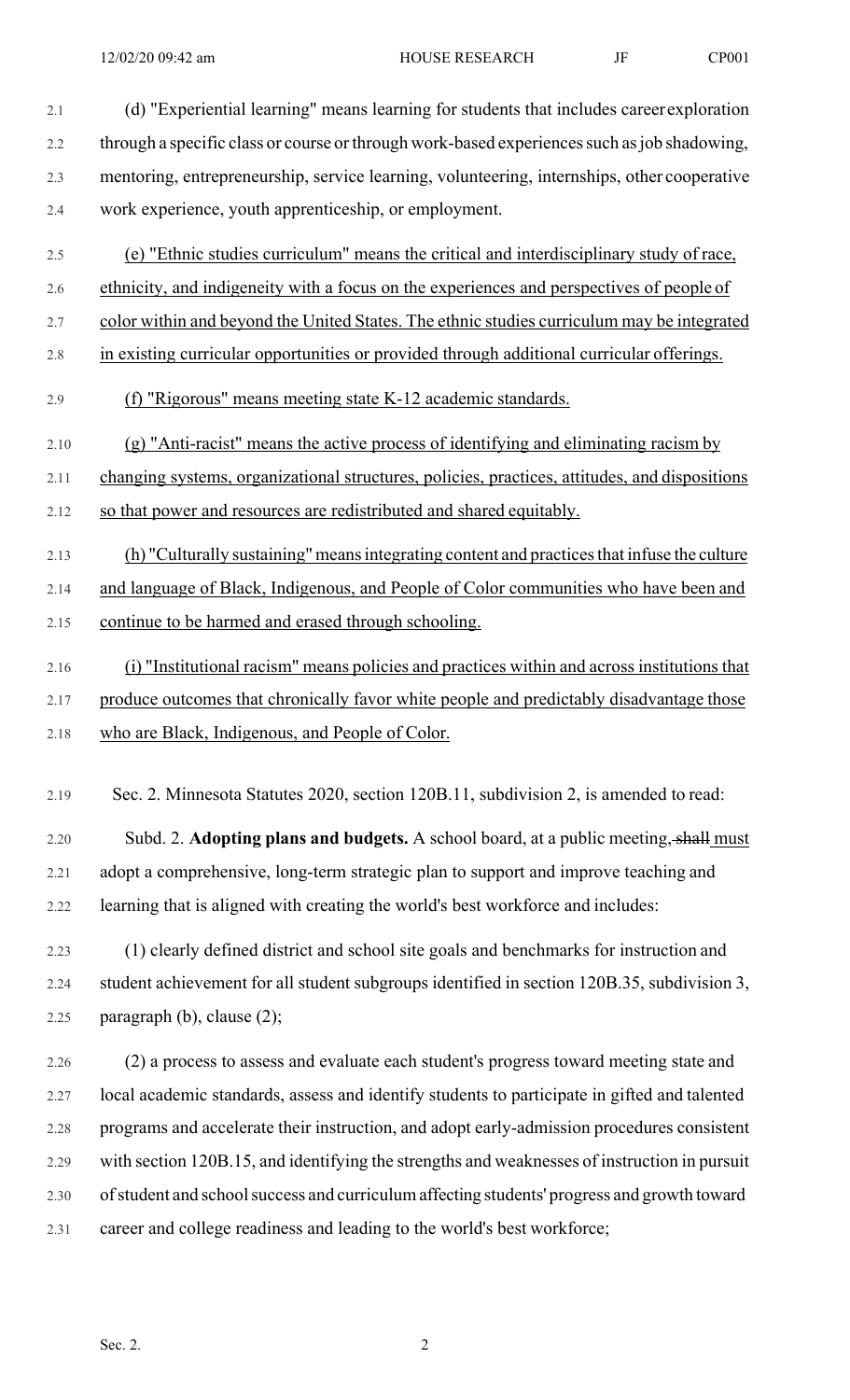| 3.1  | (3) a system to periodically review and evaluate the effectiveness of all instruction and         |
|------|---------------------------------------------------------------------------------------------------|
| 3.2  | curriculum, taking into account strategies and best practices, student outcomes, school           |
| 3.3  | principal evaluations under section 123B.147, subdivision 3, students' access to effective        |
| 3.4  | teachers who are members of populations underrepresented among the licensed teachers in           |
| 3.5  | the district or school and who reflect the diversity of enrolled students under section 120B.35,  |
| 3.6  | subdivision 3, paragraph (b), clause (2), and teacher evaluations under section 122A.40,          |
| 3.7  | subdivision 8, or 122A.41, subdivision 5;                                                         |
| 3.8  | (4) strategies for improving instruction, curriculum, and student achievement, including:         |
| 3.9  | $(i)$ the English and, where practicable, the native language development and the academic        |
| 3.10 | achievement of English learners; and                                                              |
| 3.11 | (ii) for all learners, access to ethnic studies curriculum using culturally responsive            |
| 3.12 | methodologies;                                                                                    |
| 3.13 | (5) a process to examine the equitable distribution of teachers and strategies to ensure          |
| 3.14 | children from low-income and minority children families, families of color, and American          |
| 3.15 | Indian families are not taught at higher rates than other children by inexperienced, ineffective, |
| 3.16 | or out-of-field teachers;                                                                         |
| 3.17 | (6) education effectiveness practices that:                                                       |
| 3.18 | (i) integrate high-quality instruction, rigorous curriculum, technology, and curriculum           |
| 3.19 | that is rigorous, accurate, anti-racist, and culturally sustaining;                               |
| 3.20 | (ii) ensure learning and work environments validate, affirm, embrace, and integrate               |
| 3.21 | cultural and community strengths for all students, families, and employees; and                   |
| 3.22 | (iii) provide a collaborative professional culture that develops and supports seeks to retains    |
| 3.23 | qualified, racially and ethnically diverse staff effective at working with diverse students       |
| 3.24 | while developing and supporting teacher quality, performance, and effectiveness; and              |
| 3.25 | (7) an annual budget for continuing to implement the district plan.                               |
| 3.26 | <b>EFFECTIVE DATE.</b> This section is effective for all strategic plans reviewed and             |
| 3.27 | updated after the day of final enactment.                                                         |
| 3.28 | Sec. 3. Minnesota Statutes 2020, section 120B.11, subdivision 3, is amended to read:              |
| 3.29 | Subd. 3. District advisory committee. Each school board shall must establish an advisory          |
| 3.30 | committee to ensure active community participation in all phases of planning and improving        |
| 3.31 | the instruction and curriculum affecting state and district academic standards, consistent        |
| 3.32 | with subdivision 2. A district advisory committee, to the extent possible, shall must reflect     |

Sec. 3. 2

 $\begin{array}{c} \hline \end{array}$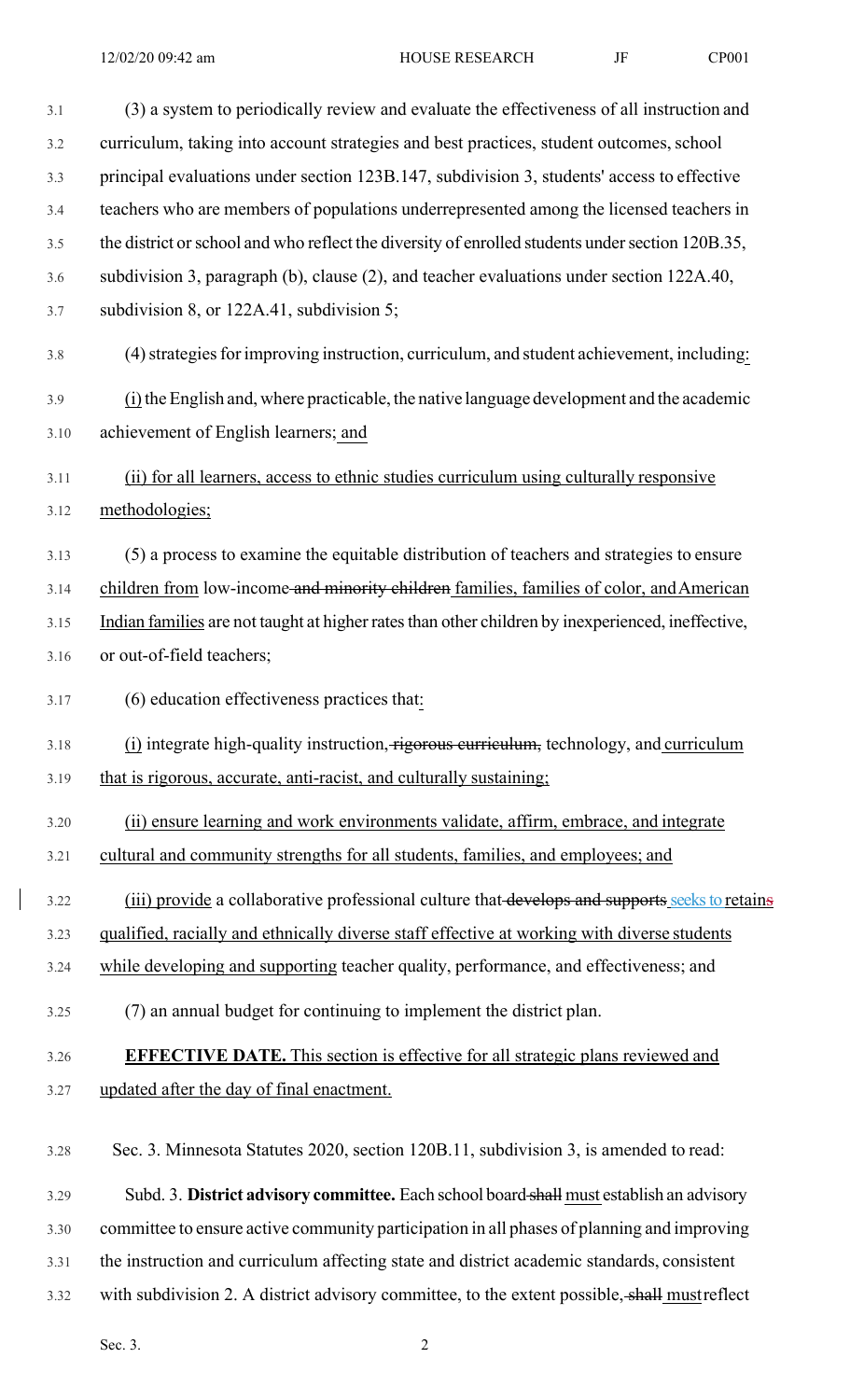12/02/20 09:42 am HOUSE RESEARCH JF CP001

4.1 the diversity of the district and its school sites, include teachers, parents, support staff, 4.2 students, and other community residents, and provide translation to the extent appropriate 4.3 and practicable. The district advisory committee shall must pursue community support to 4.4 accelerate the academic and native literacy and achievement of English learners with varied 4.5 needs, from young children to adults, consistent with section 124D.59, subdivisions 2 and 4.6 2a. The district may establish site teams as subcommittees of the district advisory committee 4.7 under subdivision 4. The district advisory committee shall must recommend to the school 4.8 board: rigorous academic standards,; student achievement goals and measures consistent 4.9 with subdivision 1a and sections 120B.022, subdivisions 1a and 1b, and 120B.35,; district 4.10 assessments,; means to improve students' equitable access to effective and more diverse 4.11 teachers,; strategies to ensure the curriculum is rigorous, accurate, anti-racist, and culturally 4.12 sustaining; strategies to ensure that learning and work environments validate, affirm, embrace, 4.13 and integrate the cultural and community strengths of all racial and ethnic groups; and 4.14 program evaluations. School sites may expand upon district evaluations of instruction, 4.15 curriculum, assessments, or programs. Whenever possible, parents and other community

4.16 residents shall must comprise at least two-thirds of advisory committee members.

#### **4.17** Sec. 4. **[120B.113] EQUITABLE SCHOOL ENHANCEMENT GRANTS.**

4.18 Subdivision 1. **Grant program established.** The commissioner of education must 4.19 establish a grant program to support implementation of world's best workforce strategies 4.20 under section 120B.11, subdivision 2, clauses (4) and (6), to support collaborative efforts 4.21 that address issues of curricular, environmental, and structural inequities in schools that 4.22 create opportunity and achievement gaps for students, families, and staff who are of color 4.23 or who are American Indian.

4.24 Subd. 2. **Definitions.** (a) For purposes of this section, the following terms have the 4.25 meanings given.

# 4.26 (b) "Anti-racist" means the active process of identifying and eliminating racism by

4.27 changing systems, organizational structures, policies, practices, attitudes, and dispositions 4.28 so that power and resources are redistributed and shared equitably.

- 4.29 (c) "Curricular" means curriculum resources used and content taught as well as access 4.30 to levels of coursework or types of learning opportunities.
- 4.31 (d) "Environmental" means relating to the climate and culture of a school.
- 4.32 (e) "Equitable" means fairness by providing curriculum, instruction, support, and other
- 4.33 resources for learning based on the needs of individual students and groups of students to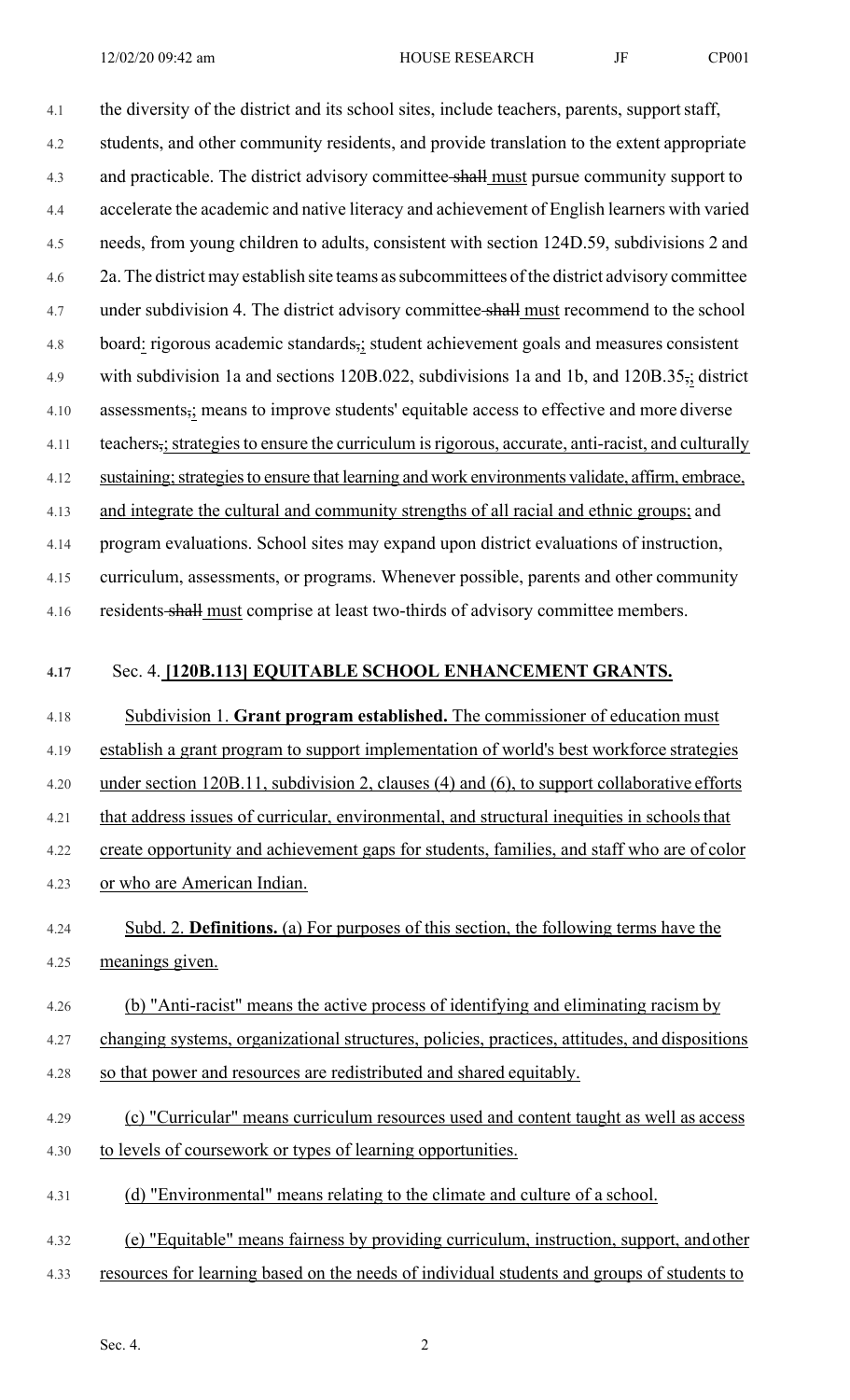| 5.1  | succeed at school rather than treating all students the same. Equitable schools close            |
|------|--------------------------------------------------------------------------------------------------|
| 5.2  | opportunity and achievement gaps.                                                                |
| 5.3  | (f) "Institutional racism" means policies and practices within and across institutions that      |
| 5.4  | produce outcomes that chronically favor white people and predictably disadvantage those          |
| 5.5  | who are Black, Indigenous, and People of Color.                                                  |
| 5.6  | (g) "Structural" means relating to the organization and systems of a school that have            |
| 5.7  | been created to manage a school.                                                                 |
| 5.8  | Subd. 3. Applications and grant awards. The commissioner must determine application              |
| 5.9  | procedures and deadlines, select schools to participate in the grant program, and determine      |
| 5.10 | the award amount and payment process of the grants. To the extent that there are sufficient      |
| 5.11 | applications, the commissioner must award an approximately equal number of grants between        |
| 5.12 | districts in greater Minnesota and those in the Twin Cities metropolitan area. If there are      |
| 5.13 | an insufficient number of applications received for either geographic area, then the             |
| 5.14 | commissioner may award grants to meet the requests for funds wherever a district is located.     |
| 5.15 | Subd. 4. Description. The grant program must provide funding that supports collaborative         |
| 5.16 | efforts that ensure school climate and curriculum incorporate equitable, anti-racist educational |
| 5.17 | practices that:                                                                                  |
| 5.18 | (1) validate, affirm, embrace, and integrate cultural and community strengths of students,       |
| 5.19 | families, and employees from all racial and ethnic backgrounds; and                              |
| 5.20 | (2) address institutional racism with equitable school policies, structures, and practices,      |
| 5.21 | consistent with the requirements for long-term plans under section 124D.861, subdivision         |
| 5.22 | 2, paragraph (c).                                                                                |
| 5.23 | Subd. 5. Report. Grant recipients must annually report to the commissioner by a date             |
| 5.24 | and in a form and manner determined by the commissioner on efforts planned and                   |
| 5.25 | implemented that engaged students, families, educators, and community members of diverse         |
| 5.26 | racial and ethnic backgrounds in making improvements to school climate and curriculum.           |
| 5.27 | The report must assess the impact of those efforts as perceived by racially and ethnically       |
| 5.28 | diverse stakeholders, and must identify any areas needed for further continuous improvement.     |
|      | The commissioner must publish a report for the public that summarizes the activities of          |
|      | grant recipients and what was done to promote sharing of effective practices among grant         |
|      | recipients and potential grant applicants.                                                       |

5.29 **EFFECTIVE DATE.** This section is effective July 1, 2021.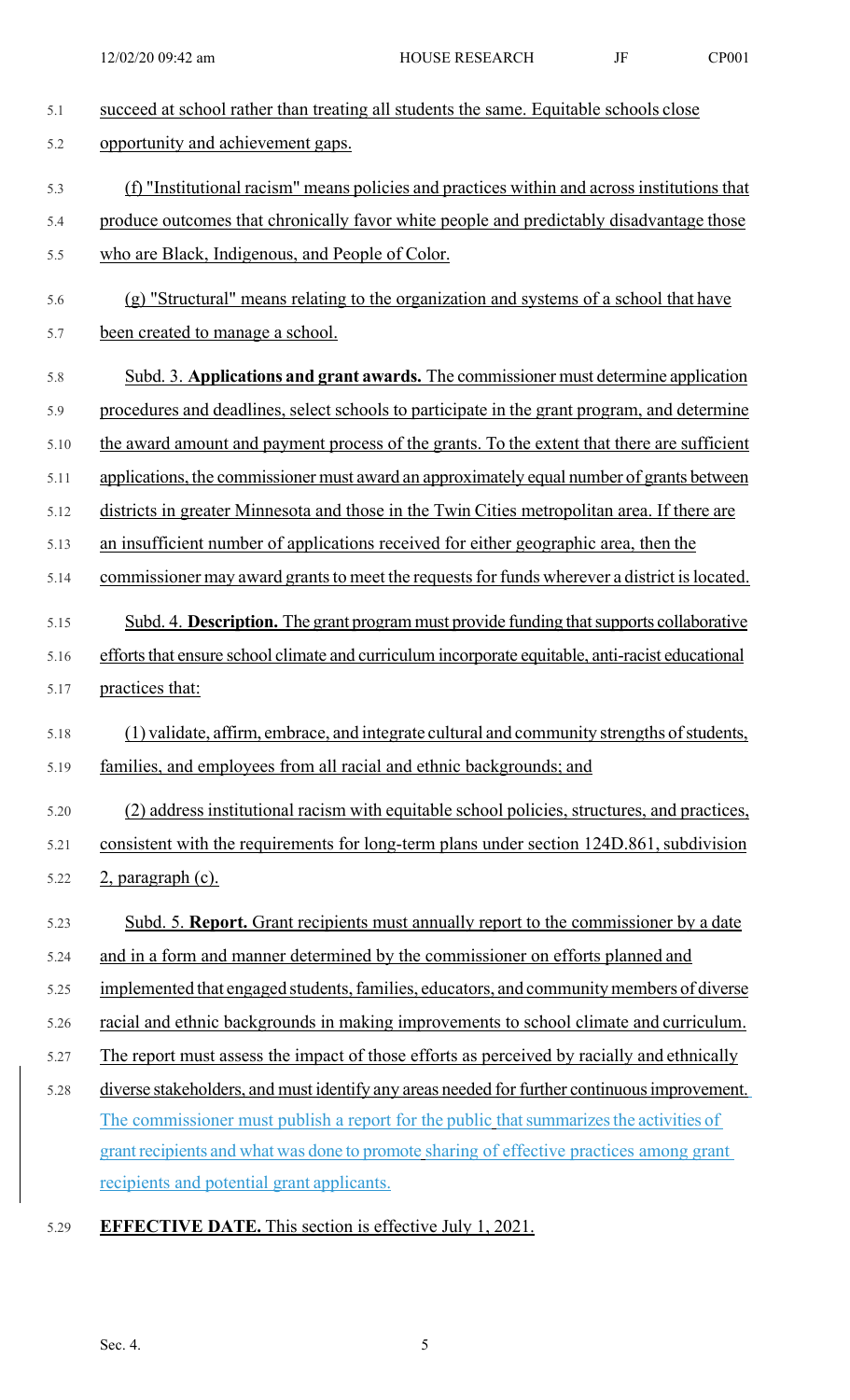# **6.1** Sec. 5. **[120B.117] INCREASING THE PERCENTAGE OF TEACHERS OF COLOR 6.2 AND AMERICAN INDIAN TEACHERS IN MINNESOTA.**  6.3 Subdivision 1. **Purpose.** This section sets short-term and long-term state goals for 6.4 increasing the percentage of teachers of color and American Indian teachers in Minnesota, 6.5 and for ensuring all students have equitable access to effective and racially and ethnically 6.6 diverse teachers who reflect the diversity of students. The goals and report required under 6.7 this section are important for meeting state goals for the world's best workforce under section 6.8 120B.11, achievement and integration under section 124D.861, and higher education 6.9 attainment under section 135A.012, all of which have been established to close persistent 6.10 opportunity and achievement gaps that limit students' success in school and life and impede 6.11 the state's economic growth. 6.12 Subd. 2. **Equitable access to racially and ethnically diverse teachers.** The percentage 6.13 of teachers who are of color or American Indian in Minnesota must increase at least two 6.14 percentage points per year in order to have a teaching workforce that more closely reflects 6.15 the state's increasingly diverse student population and ensure all students have equitable 6.16 access to effective and diverse teachers of color and American Indian teachers by 2040. 6.17 Subd. 3. **Rights not created.** The attainment goal in this section is not to the exclusion 6.18 of any other goals and does not confer a right or create a claim for any person. 6.19 Subd. 4. **Reporting.** (a) Beginning in 2022 and every even-numbered year thereafter, 6.20 the Professional Educator Licensing and Standards Board must collaborate with the 6.21 Department of Education and the Office of Higher Education to publish a summary report 6.22 of the aggregate outcomes related to effectiveness of diversifying the supply preparation orand retention of diverse teachers of each grant 6.23 program they administer and any other program receiving state appropriations that has or 6.24 includes an explicit purpose of increasing the racial and ethnic diversity of the state's teacher 6.25 workforce to more closely reflect the diversity of students. The board must submit the report 6.26 to the chairs and ranking minority members of the legislative committees having jurisdiction 6.27 over kindergarten through grade 12 education. The board must submit the report in 6.28 accordance with section 3.195. 6.29 (b) The report must include programs under sections 122A.2451, 122A.63, 122A.635, 6.30 122A.685, 122A.70, 124D.09, 124D.861, 136A.1274, 136A.1275, and 136A.1791, along 6.31 with any other programs or initiatives that receive state appropriations to address the shortage 6.32 of teachers of color and American Indian teachers. The board must report on the effectiveness 6.33 of state-funded programs to increase the recruitment, preparation, licensing, hiring, and 6.34 retention of racially and ethnically diverse teachers and the state's progress toward meeting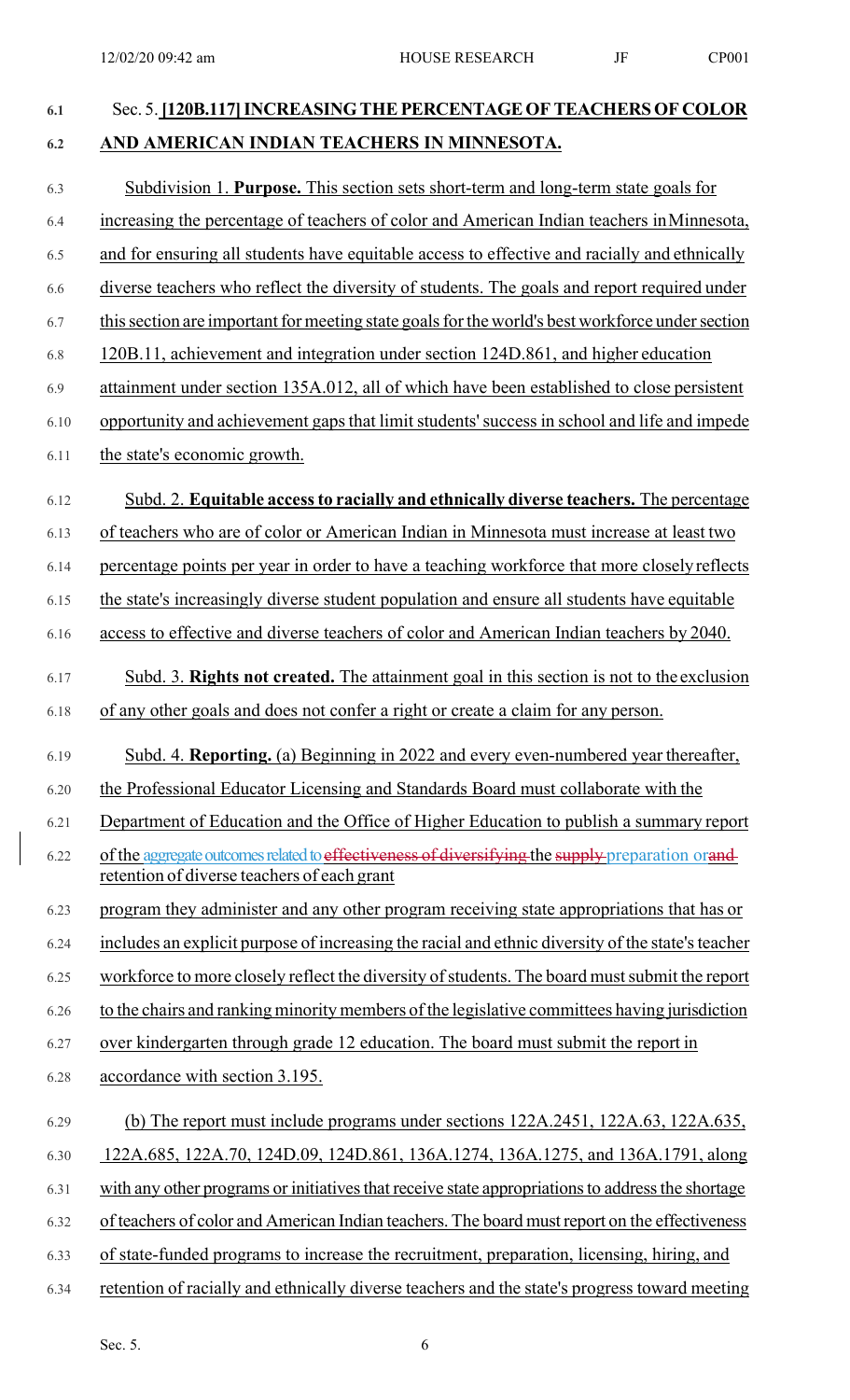- 7.1 or exceeding the goals of this section. The report must also include recommendations for
- 7.2 state policy and funding needed to achieve the goals of this section, and must include plans
- 7.3 for sharing the report and activities of grant recipients, and opportunities among grant
- 7.4 recipients of various programs to share effective practices with each other. The 2022 report
- 7.5 must include a recommendation of whether a state advisory council should be established
- 7.6 to address the shortage of racially and ethnically diverse teachers and what the composition
- 7.7 and charge of the advisory council would be if established.
- 7.8 (c) The board must consult with the state Indian Affairs Council under section 3.922
- 7.9 and ethnic councils under section 15.0145 along with other community and stakeholder
- 7.10 groups, including secondary school students and teacher candidates who are of color or
- 7.11 American Indian, in developing the report. By November 1 of each even-numbered year,
- 7.12 the board must submit the report to the chairs and ranking minority members of the legislative
- 7.13 committees with jurisdiction over education and higher education policy and finance. The
- 7.14 report must be submitted in accordance with section 3.195 and available to the public on
- 7.15 the board's website.

## 12.3 Sec. 6. **[120B.25] CURRICULUM POLICY.**

12.4 A school board must adopt a written policy that prohibits discrimination or discipline

- 12.5 for a teacher or principal on the basis of incorporating into curriculum contributions by
- 12.6 persons in a federally protected class or protected class under section 363A.13, consistent
- 12.7 with local collective bargaining agreements and sections 121A.41 to 121A.56.
- 17.11 Sec. 7. Minnesota Statutes 2018, section 121A.031, subdivision 6, is amended to read: 17.12 Subd. 6.**State model policy.** (a) The commissioner, in consultation with the
- 17.13 commissioner of human rights, shall develop and maintain a state model policy. A district
- 17.14 or school that does not adopt and implement a local policy under subdivisions 3 to 5 must
- 17.15 implement and may supplement the provisions of the state model policy. The commissioner
- 17.16 must assist districts and schools under this subdivision to implement the state policy. The
- 17.17 state model policy must:
- 17.18 (1) define prohibited conduct, consistent with this section;
- 17.19 (2) apply the prohibited conduct policy components in this section;
- 17.20 (3) for a child with a disability, whenever an evaluation by an individualized education
- 17.21 program team or a section 504 team indicates that the child's disability affects the child's
- 17.22 social skills development or the child is vulnerable to prohibited conduct because of the
- 17.23 child's disability, the child's individualized education program or section 504 plan may
- 17.24 address the skills and proficiencies the child needs to not engage in and respond to such
- 17.25 conduct; and
- 17.26 (4) encourage violence prevention and character development education programs under 17.27 section 120B.232, subdivision 1.
- 17.28 (b) The commissioner shall develop and post departmental procedures for:
- 17.29 (1) periodically reviewing district and school programs and policies for compliance with 17.30 this section;
- 18.1 (2) investigating, reporting, and responding to noncompliance with this section, which
- 18.2 may include an annual review of plans to improve and provide a safe and supportive school 18.3 climate; and
- 18.4 (3) allowing students, parents, and educators to file a complaint about noncompliance
- 18.5 with the commissioner.
- 18.6 (c) The commissioner must post on the department's website information indicating that
- 18.7 when districts and schools allow non-curriculum-related student groups access to school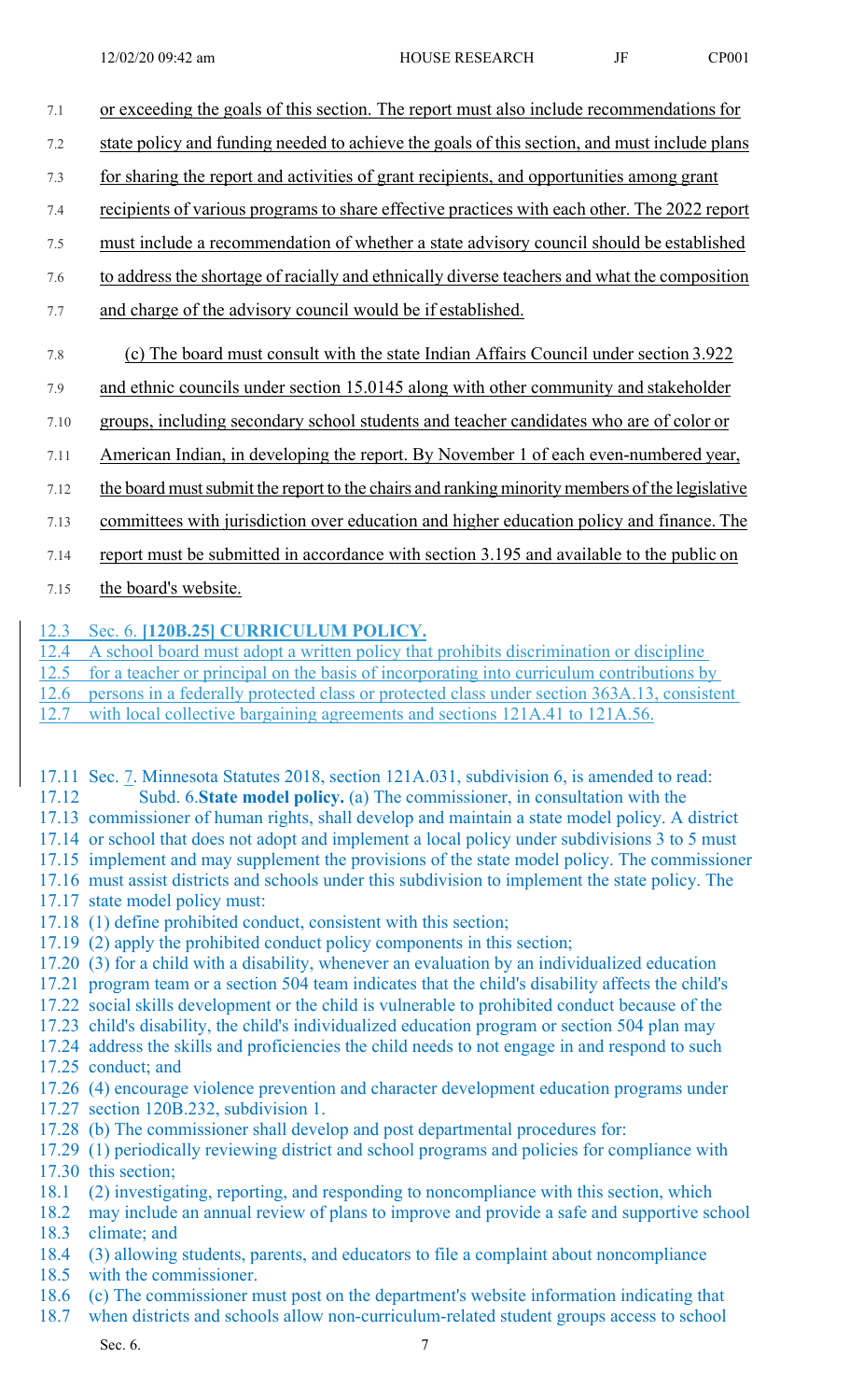| 18.8<br>18.9<br>18.10<br>18.11<br>18.12<br>18.13<br>18.14 | facilities, the district or school must give all student groups equal access to the school<br>facilities regardless of the content of the group members' speech.<br>(d) The commissioner must develop and maintain resources to assist a district or school<br>in implementing strategies for creating a positive school climate and using evidence-based<br>social-emotional learning to prevent and reduce discrimination and other improper conduct.<br>(e) The commissioner must develop and adopt state level standards for social, emotional,<br>and cognitive development. |
|-----------------------------------------------------------|-----------------------------------------------------------------------------------------------------------------------------------------------------------------------------------------------------------------------------------------------------------------------------------------------------------------------------------------------------------------------------------------------------------------------------------------------------------------------------------------------------------------------------------------------------------------------------------|
| 7.16                                                      | Sec. 8. Minnesota Statutes 2020, section 122A.183, subdivision 1, is amended to read:                                                                                                                                                                                                                                                                                                                                                                                                                                                                                             |
| 7.17                                                      | Subdivision 1. Requirements. (a) The Professional Educator Licensing and Standards                                                                                                                                                                                                                                                                                                                                                                                                                                                                                                |
| 7.18                                                      | Board must issue a Tier 3 license to a candidate who provides information sufficient to                                                                                                                                                                                                                                                                                                                                                                                                                                                                                           |
| 7.19                                                      | demonstrate all of the following:                                                                                                                                                                                                                                                                                                                                                                                                                                                                                                                                                 |
| 7.20                                                      | (1) the candidate meets the educational or professional requirements in paragraphs (b)                                                                                                                                                                                                                                                                                                                                                                                                                                                                                            |
| 7.21                                                      | and $(c)$ ;                                                                                                                                                                                                                                                                                                                                                                                                                                                                                                                                                                       |
| 7.22                                                      | (2) the candidate has obtained a passing score on the required licensure exams under                                                                                                                                                                                                                                                                                                                                                                                                                                                                                              |
| 7.23                                                      | section 122A.185; and                                                                                                                                                                                                                                                                                                                                                                                                                                                                                                                                                             |
| 7.24                                                      | (3) the candidate has completed the coursework required under subdivision 2.                                                                                                                                                                                                                                                                                                                                                                                                                                                                                                      |
| 7.25                                                      | (b) A candidate for a Tier 3 license must have a bachelor's degree to teach a class or                                                                                                                                                                                                                                                                                                                                                                                                                                                                                            |
| 7.26                                                      | course outside a career and technical education or career pathways course of study.                                                                                                                                                                                                                                                                                                                                                                                                                                                                                               |
| 7.27                                                      | (c) A candidate for a Tier 3 license must have one of the following credentials in a                                                                                                                                                                                                                                                                                                                                                                                                                                                                                              |
| 7.28                                                      | relevant content area to teach a class or course in a career and technical education or career                                                                                                                                                                                                                                                                                                                                                                                                                                                                                    |
| 7.29                                                      | pathways course of study:                                                                                                                                                                                                                                                                                                                                                                                                                                                                                                                                                         |
| 7.30                                                      | (1) an associate's degree;                                                                                                                                                                                                                                                                                                                                                                                                                                                                                                                                                        |
| 7.31                                                      | (2) a professional certification; or                                                                                                                                                                                                                                                                                                                                                                                                                                                                                                                                              |

7.32 (3) five years of relevant work experience.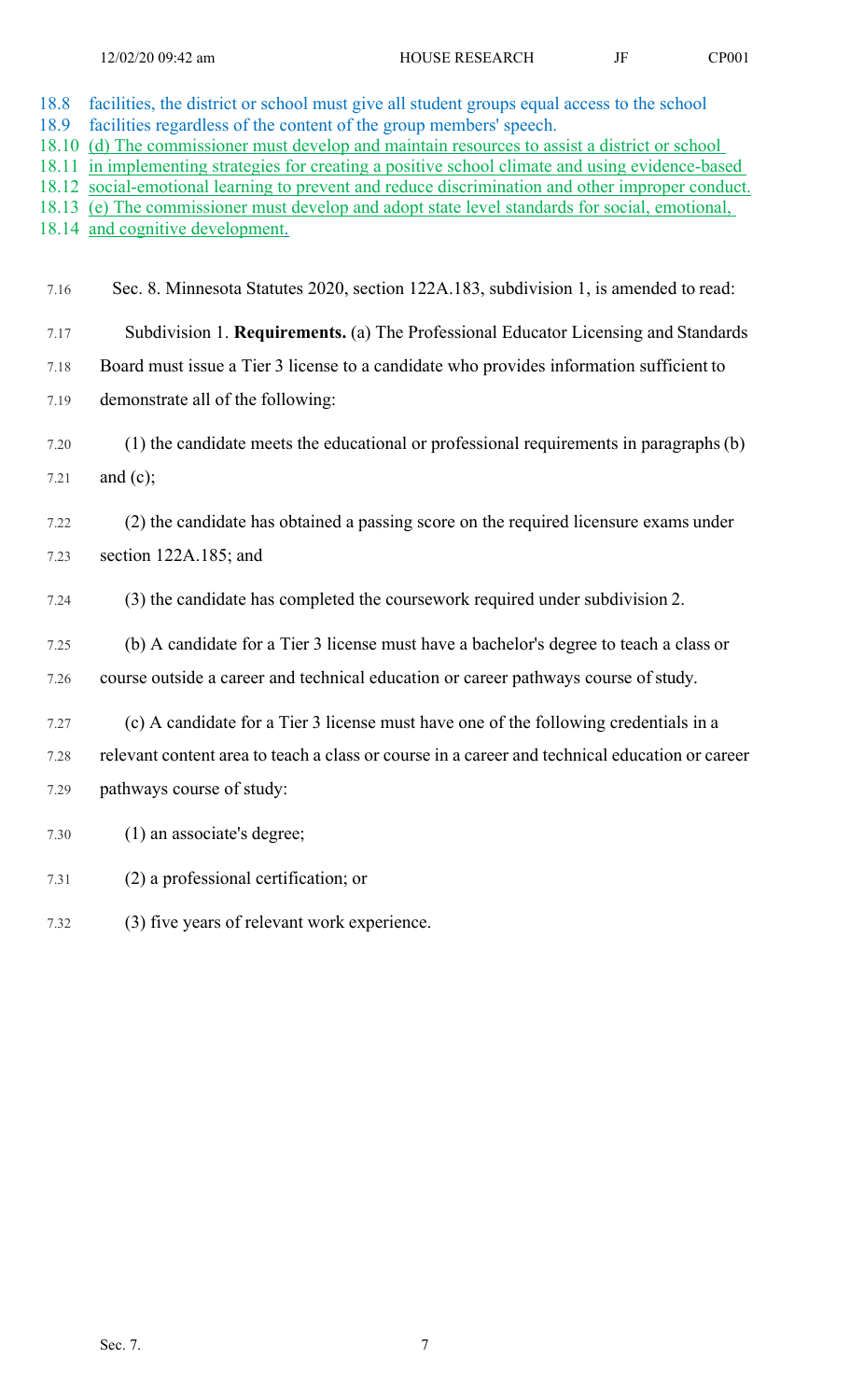- 8.1 In consultation with the governor's Workforce Development Board established under section 8.2 116L.665, the board must establish a list of qualifying certifications, and may add additional 8.3 professional certifications in consultation with school administrators, teachers, and other 8.4 stakeholders. 8.5 (d) The board must issue a Tier 3 license to a candidate who provides information 8.6 sufficient to demonstrate the following, regardless of whether the candidate meets other 8.7 requirements in this section: 8.8 (1) the candidate has completed a teacher preparation program from a culturally specific 8.9 Minority Serving Institution in the United States, such as Historically Black Colleges and 8.10 Universities, Tribal Colleges, or Hispanic Serving Institutions including those in Puerto 8.11 Rico, and is eligible for a teacher license in another state; or 8.12 (2) the candidate has completed a university teacher preparation program in another 8.13 country and has taught at least two years. 8.14 Sec. 9. Minnesota Statutes 2020, section 122A.184, subdivision 1, is amended to read: 8.15 Subdivision 1. **Requirements.** (a) The Professional Educator Licensing and Standards 8.16 Board must issue a Tier 4 license to a candidate who provides information sufficient to 8.17 demonstrate all of the following: 8.18 (1) the candidate meets all requirements for a Tier 3 license under section 122A.183, 8.19 and has completed a teacher preparation program under section 122A.183, subdivision 2, 8.20 clause (1) or (2); 8.21 (2) the candidate has at least three years of teaching experience in Minnesota; 8.22 (3) the candidate has obtained a passing score on all required licensure exams under 8.23 section 122A.185; and 8.24 (4) the candidate's most recent summative teacher evaluation did not result in placing 8.25 or otherwise keeping the teacher in an improvement process pursuant to section 122A.40, 8.26 subdivision 8, or 122A.41, subdivision 5. 8.27 (b) Paragraph (a) notwithstanding, the board must issue a Tier 4 license to a candidate 8.28 who provides information sufficient to demonstrate that the candidate has teaching experience
- 8.29 in another state and achieved tenure, continuing contract status, or an equivalent status in 8.30 another state.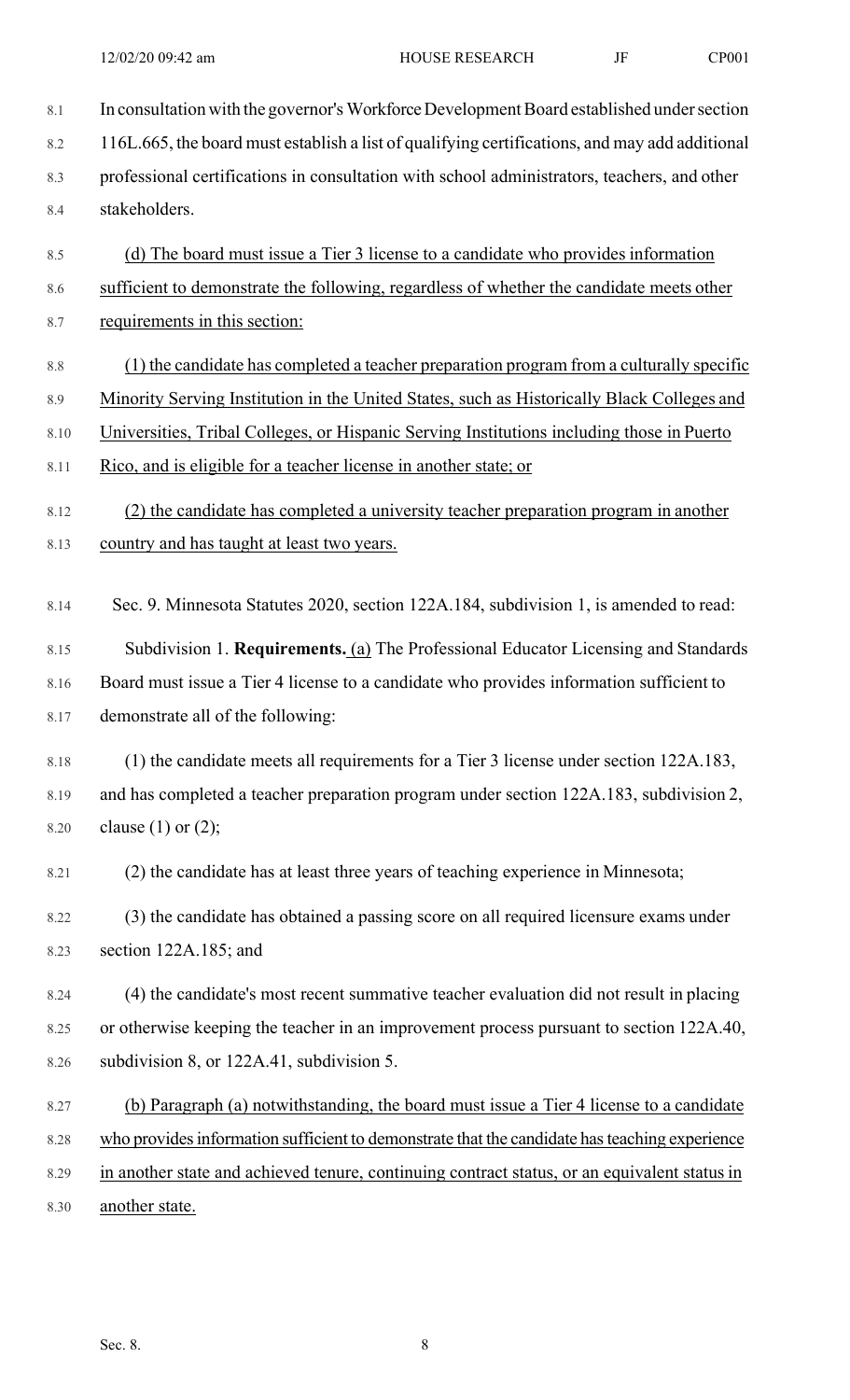9.1 Sec. 10. Minnesota Statutes 2020, section 122A.185, subdivision 1, is amended to read: 9.2 Subdivision 1. **Tests.** (a) The Professional Educator Licensing and Standards Board 9.3 must adopt rules requiring a candidate to demonstrate a passing score on a board-adopted 9.4 examination of skills in reading, writing, and mathematics before being granted a Tier 4 9.5 teaching license under section 122A.184 to provide direct instruction to pupils in elementary, 9.6 secondary, or special education programs. Candidates may obtain a Tier 1, Tier 2, or Tier 9.7 3 license to provide direct instruction to pupils in elementary, secondary, or special education 9.8 programs if candidates meet the other requirements in section 122A.181, 122A.182, or 9.9 122A.183, respectively.

9.10  $\left(\frac{b}{c}\right)$  (a) The board must adopt and revise rules requiring candidates applicants for Tier 3 9.11 and Tier 4 licenses to pass an examination of general pedagogical knowledge and 9.12 examinations of licensure field specific content. if the applicant has not completed a 9.13 board-approved preparation program assuring candidates from the program recommended 9.14 for licensure meet content and pedagogy licensure standards in Minnesota. Candidates who 9.15 have satisfactorily completed board-approved programs in Minnesota with required 9.16 coursework and clinical field experiences that include learning opportunities and assessments 9.17 aligned to content and pedagogy licensure standards are not additionally required to pass 9.18 content and pedagogy exams for Tier 3 licensure. Applicants who have satisfactorily 9.19 completed a preparation program in another state and passed licensure examinations in that 9.20 state are not additionally required to pass similar examinations required in Minnesota. The 9.21 content examination requirement does not apply if no relevant content exam exists. 9.22  $\left(\mathbf{e}\right)$  (b) Candidates for initial Tier 3 and Tier 4 licenses to teach elementary students must 9.23 pass test items assessing the candidates' knowledge, skill, and ability in comprehensive, 9.24 scientifically based reading instruction under section 122A.06, subdivision 4, knowledge 9.25 and understanding of the foundations of reading development, development of reading

9.26 comprehension and reading assessment and instruction, and the ability to integrate that 9.27 knowledge and understanding into instruction strategies under section 122A.06, subdivision 9.28 4.

- 9.31 registration website. The board must require the exam vendor to provide other equitable
- 9.32 opportunities to pass exams, including waiving testing fees for test takers who qualify for
- 9.33 federal grants; providing free, multiple, full-length practice tests for each exam and free,
- 9.34 comprehensive study guides on the test registration website; making content and pedagogy
- Sec. 9.  $\qquad \qquad \qquad$  9 9.35 exams available in languages other than English for teachers seeking licensure to teach in

<sup>9.29 (</sup>c) All testing centers in the state must provide monthly opportunities for untimed content and,

<sup>9.30</sup> pedagogy, and skills examinations and these opportunities must be advertised on the test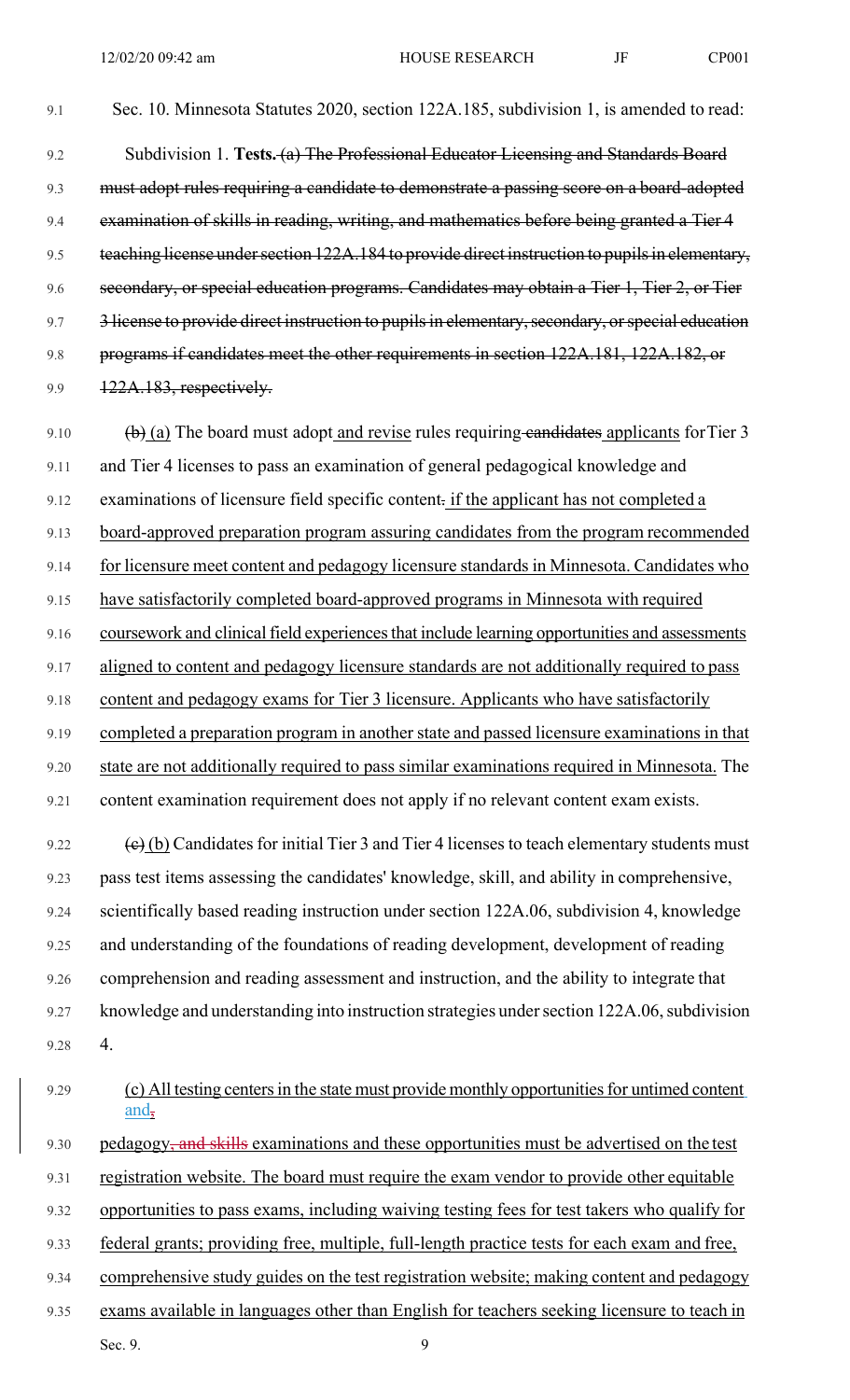10.1 language immersion programs; and providing free, detailed exam results analysis by test 10.2 objective to assist candidates who do not pass an exam in identifying areas for improvement. 10.3 Any candidate who has not passed a required exam after two attempts must be allowed to 10.4 retake the exam, including new versions of the exam, without being charged an additional 10.5 fee.

10.6 (d) The requirement to pass a board-adopted reading, writing, and mathematics skills 10.7 examination does not apply to nonnative English speakers, as verified by qualified Minnesota 10.8 school district personnel or Minnesota higher education faculty, who, after meeting the 10.9 content and pedagogy requirements under this subdivision, apply for a teaching license to 10.10 provide direct instruction in their native language or world language instruction under section 10.11 120B.022, subdivision 1.

#### 10.12 **EFFECTIVE DATE.** This section is effective July 1, 2021.

10.13 Sec. 11. Minnesota Statutes 2020, section 122A.40, subdivision 5, is amended to read:

10.14 Subd. 5. **Probationary period.** (a) The first three consecutive years of a teacher's first 10.15 teaching experience in Minnesota in a single district is deemed to be a probationary period 10.16 of employment, and, the probationary period in each district in which the teacher is thereafter 10.17 employed shall be one year. The school board must adopt a plan for written evaluation of 10.18 teachers during the probationary period that is consistent with subdivision 8. Evaluation 10.19 must occur at least three times periodically throughout each school year for a teacher 10.20 performing services during that school year; the first evaluation must occur within the first 10.21 90 days of teaching service. Days devoted to parent-teacher conferences, teachers' workshops, 10.22 and other staff development opportunities and days on which a teacher is absent from school 10.23 must not be included in determining the number of school days on which a teacher performs 10.24 services. Except as otherwise provided in paragraph (b), during the probationary period any 10.25 annual contract with any teacher may or may not be renewed as the school board shall see 10.26 fit. However, the board must give any such teacher whose contract it declines to renew for 10.27 the following school year written notice to that effect before July 1. If the teacher requests 10.28 reasons for any nonrenewal of a teaching contract, the board must give the teacher its reason 10.29 in writing, including a statement that appropriate supervision was furnished describing the 10.30 nature and the extent of such supervision furnished the teacher during the employment by 10.31 the board, within ten days after receiving such request. The school board may, after a hearing 10.32 held upon due notice, discharge a teacher during the probationary period for cause, effective 10.33 immediately, under section 122A.44.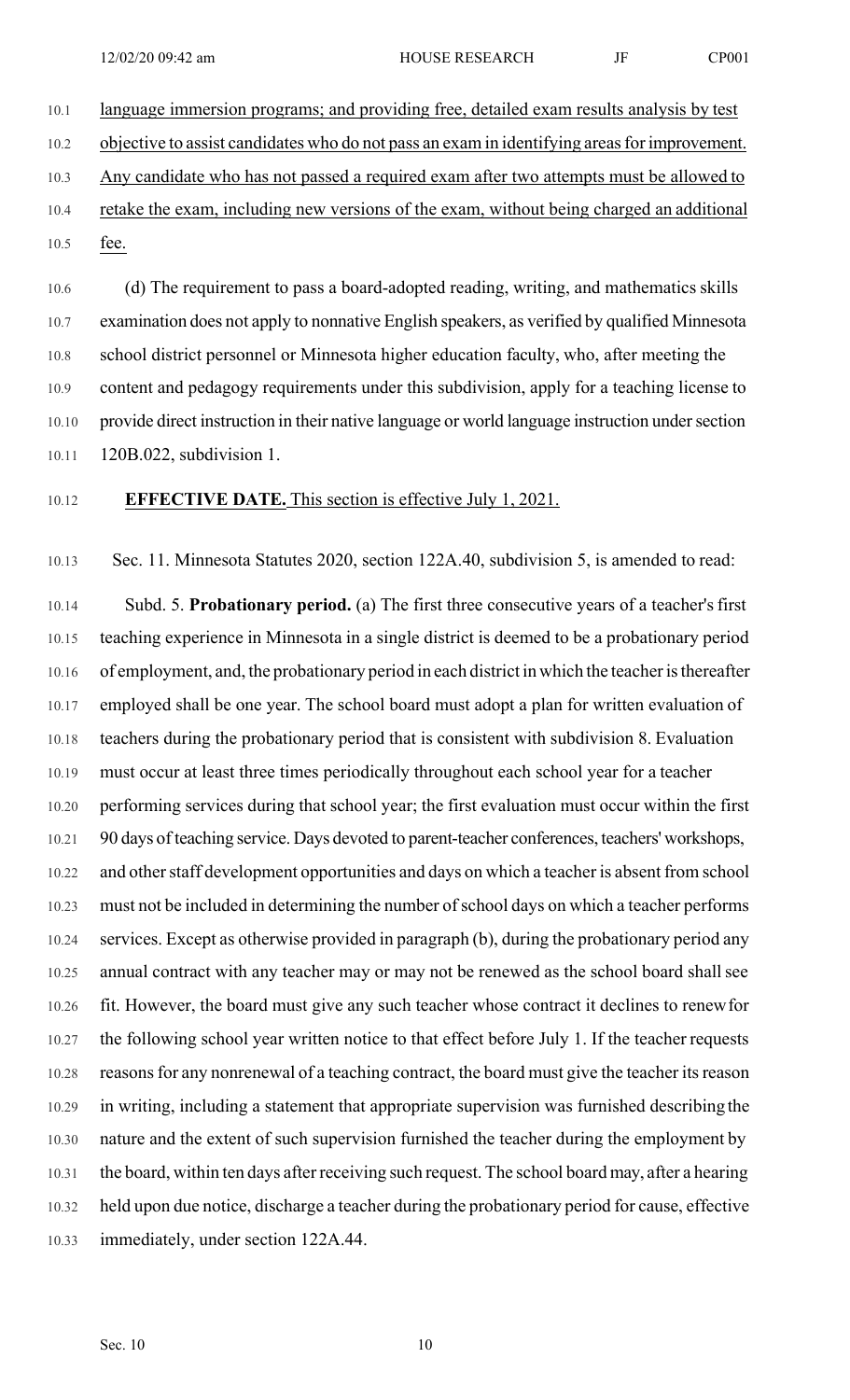11.1 (b) A board must discharge a probationary teacher, effective immediately, upon receipt 11.2 of notice under section 122A.20, subdivision 1, paragraph (b), that the teacher's license has 11.3 been revoked due to a conviction for child abuse or sexual abuse.

11.4 (c) A probationary teacher whose first three years of consecutive employment are 11.5 interrupted for active military service and who promptly resumes teaching consistent with 11.6 federal reemployment timelines for uniformed service personnel under United States Code, 11.7 title 38, section 4312(e), is considered to have a consecutive teaching experience for purposes 11.8 of paragraph (a).

11.9 (d) A probationary teacher whose first three years of consecutive employment are 11.10 interrupted for maternity, paternity, or medical leave and who resumes teaching within 12 11.11 months of when the leave began is considered to have a consecutive teaching experience 11.12 for purposes of paragraph (a) if the probationary teacher completes a combined total of 11.13 three years of teaching service immediately before and after the leave.

11.14 (e) A probationary teacher must complete at least 120 days of teaching service each year 11.15 during the probationary period. Days devoted to parent-teacher conferences, teachers' 11.16 workshops, and other staff development opportunities and days on which a teacher is absent 11.17 from school do not count as days of teaching service under this paragraph.

11.18 (f) Notwithstanding any law to the contrary, a school district may negotiate a contract 11.19 with a one-year probationary period with a teacher who has obtained tenure, continuing 11.20 contract status, or an equivalent status in another state.

# 11.21 **EFFECTIVE DATE.** This section is effective for collective bargaining agreements 11.22 effective July 1, 2021, and thereafter.

11.23 Sec. 12. Minnesota Statutes 2020, section 122A.41, subdivision 2, is amended to read:

11.24 Subd. 2. **Probationary period; discharge or demotion.** (a) All teachers in the public 11.25 schools in cities of the first class during the first three years of consecutive employment 11.26 shall be deemed to be in a probationary period of employment during which period any 11.27 annual contract with any teacher may, or may not, be renewed as the school board, after 11.28 consulting with the peer review committee charged with evaluating the probationary teachers 11.29 under subdivision 3, shall see fit. The school site management team or the school board if 11.30 there is no school site management team, shall adopt a plan for a written evaluation of 11.31 teachers during the probationary period according to subdivisions 3 and 5. Evaluation by 11.32 the peer review committee charged with evaluating probationary teachers under subdivision 11.33 3 shall occur at least three times periodically throughout each school year for a teacher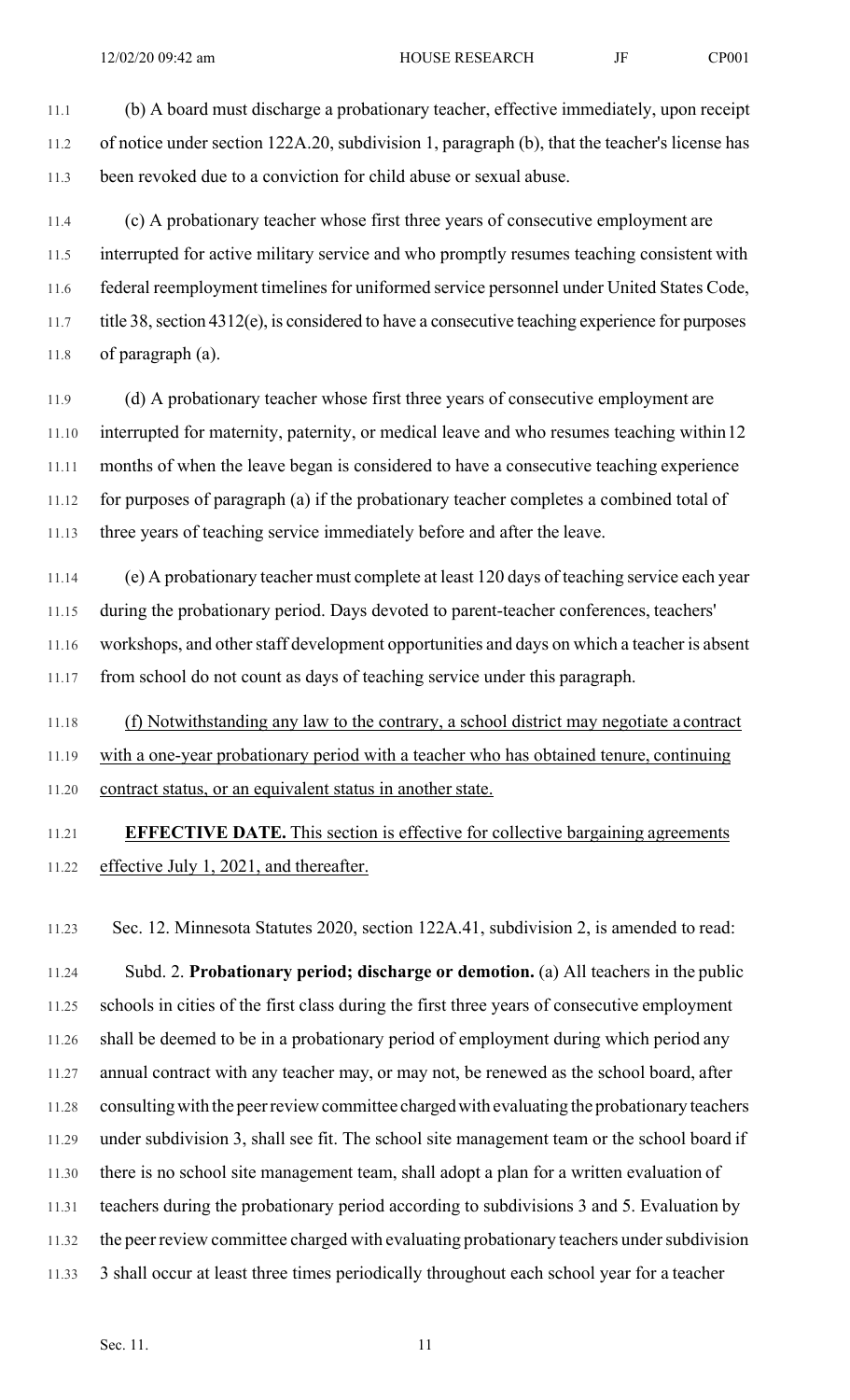12.1 performing services during that school year; the first evaluation must occur within the first 12.2 90 days of teaching service. Days devoted to parent-teacher conferences, teachers' workshops, 12.3 and other staff development opportunities and days on which a teacher is absent from school 12.4 shall not be included in determining the number of school days on which a teacher performs 12.5 services. The school board may, during such probationary period, discharge or demote a 12.6 teacher for any of the causes as specified in this code. A written statement of the cause of 12.7 such discharge or demotion shall be given to the teacher by the school board at least 30 12.8 days before such removal or demotion shall become effective, and the teacher so notified 12.9 shall have no right of appeal therefrom.

12.10 (b) A probationary teacher whose first three years of consecutive employment are 12.11 interrupted for active military service and who promptly resumes teaching consistent with 12.12 federal reemployment timelines for uniformed service personnel under United States Code, 12.13 title 38, section 4312(e), is considered to have a consecutive teaching experience for purposes 12.14 of paragraph (a).

12.15 (c) A probationary teacher whose first three years of consecutive employment are 12.16 interrupted for maternity, paternity, or medical leave and who resumes teaching within 12 12.17 months of when the leave began is considered to have a consecutive teaching experience 12.18 for purposes of paragraph (a) if the probationary teacher completes a combined total of 12.19 three years of teaching service immediately before and after the leave.

12.20 (d) A probationary teacher must complete at least 120 days of teaching service each year 12.21 during the probationary period. Days devoted to parent-teacher conferences, teachers' 12.22 workshops, and other staff development opportunities and days on which a teacher is absent 12.23 from school do not count as days of teaching service under this paragraph.

12.24 (e) Notwithstanding any law to the contrary, a school district may negotiate a contract 12.25 with a one-year probationary period with a teacher who has obtained tenure, continuing 12.26 contract status, or an equivalent status in another state.

12.27 **EFFECTIVE DATE.** This section is effective for collective bargaining agreements 12.28 effective July 1, 2021, and thereafter.

#### **12.29** Sec. 13. **[122A.59] COME TEACH IN MINNESOTA HIRING BONUSES.**

12.30 Subdivision 1. **Purpose.** This section establishes a program to support districts and

- 12.31 schools recruiting and offering hiring bonuses for licensed teachers who are American Indian or a person of color from another state or
- 12.32 country in order to meet staffing needs in shortage areas in economic development regions

12.33 in Minnesota.

Sec. 12. 12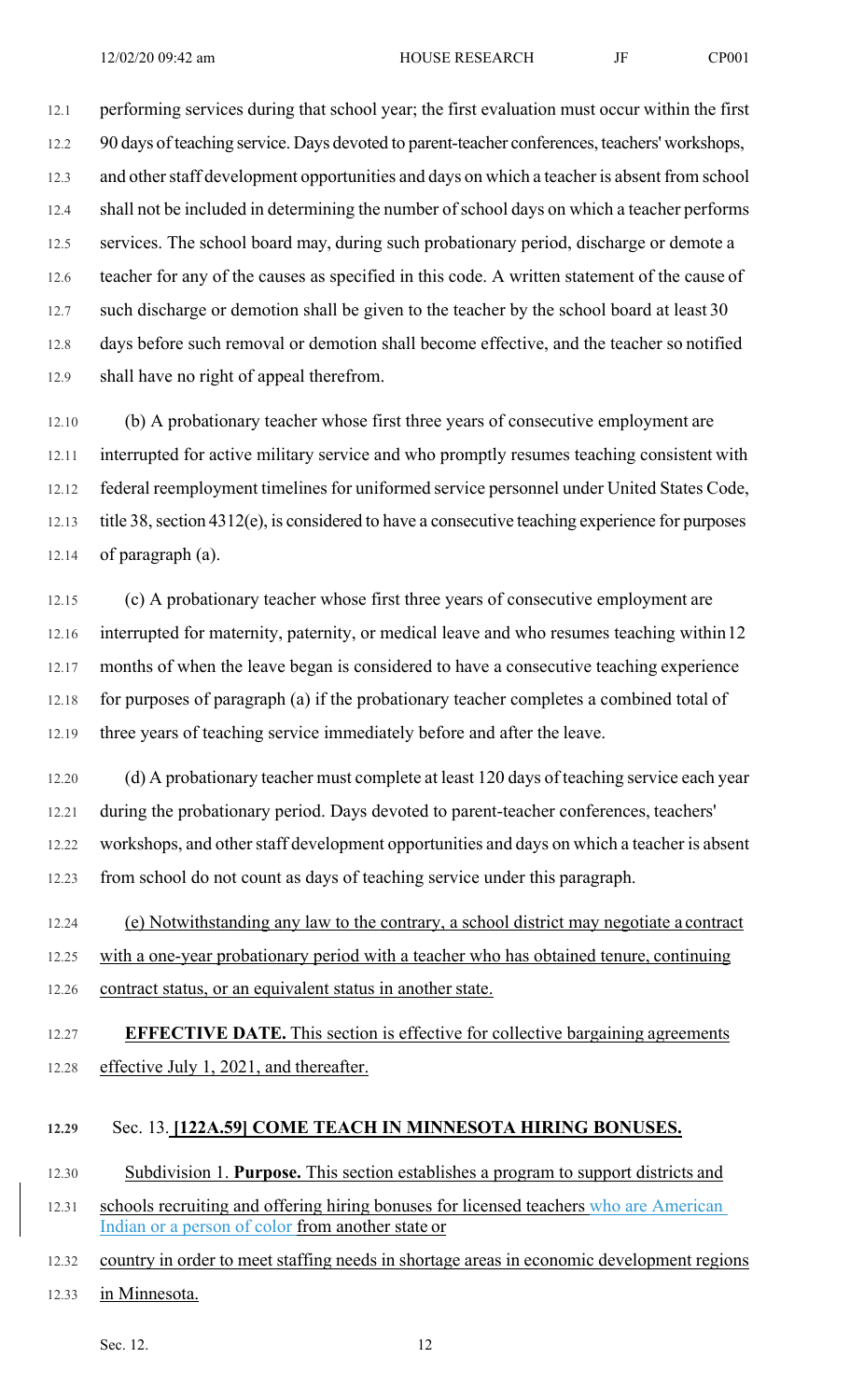| 13.1  | Subd. 2. Eligibility. A district or school must verify that the hiring bonus is given to        |
|-------|-------------------------------------------------------------------------------------------------|
| 13.2  | teachers licensed in another state who:                                                         |
| 13.3  | (1) qualify for a Tier 3 or Tier 4 Minnesota license;                                           |
| 13.4  | (2) have moved to the economic development region in Minnesota where they were                  |
| 13.5  | hired; and                                                                                      |
| 13.6  | (3) belong to a racial or ethnic group that is underrepresented among teachers compared         |
| 13.7  | to students in the district or school under section 120B.35, subdivision 3, paragraph (b),      |
| 13.8  | <u>clause (2).</u>                                                                              |
| 13.9  | Subd. 3. Bonus amount. A district or school may offer a signing and retention bonus             |
| 13.10 | of a minimum of \$2,500 and a maximum of \$5,000 to a teacher who meets the eligibility         |
| 13.11 | requirements. A teacher who meets eligibility requirements and meets a licensure shortage       |
| 13.12 | area in the economic development region of the state where the school is located may be         |
| 13.13 | offered a signing bonus of a minimum of \$4,000 and a maximum of \$8,000. A teacher must        |
| 13.14 | be paid half of the bonus when starting employment and half after completing four years         |
| 13.15 | of service in the hiring district or school. A teacher who does not complete their first school |
| 13.16 | year upon receiving a hiring bonus must repay the hiring bonus.                                 |
| 13.17 | Subd. 4. Administration. The commissioner must establish a process for districts or             |
| 13.18 | schools to seek reimbursement for hiring bonuses given to teachers in shortage areas moving     |
| 13.19 | to and working in Minnesota schools experiencing specific shortages.                            |
| 13.20 | <b>EFFECTIVE DATE.</b> This section applies to teacher contracts entered into on or after       |
| 13.21 | July 1, 2021.                                                                                   |
|       |                                                                                                 |
| 13.22 | Sec. 14. Minnesota Statutes 2020, section 122A.635, subdivision 3, is amended to read:          |
| 13.23 | Subd. 3. Grant program administration. The Professional Educator Licensing and                  |
| 13.24 | Standards Board may enter into an interagency agreement with the Office of Higher               |
| 13.25 | Education. The agreement may include a transfer of funds to the Office of Higher Education      |

13.26 to help establish and administer the competitive grant process. The board must award grants

- 13.27 to institutions located in various economic development regions throughout the state, but 13.28 must not predetermine the number of institutions to be awarded grants under this section
- 13.29 or set a limit for the amount that any one institution may receive as part of the competitive
- 13.30 grant application process. All grants must be awarded by August 15 of the fiscal year in
- 13.31 which the grants are to be used except that, for initial competitive grants awarded for fiscal
- 13.32 year 2020, grants must be awarded by September 15. Grants awarded after fiscal year 2021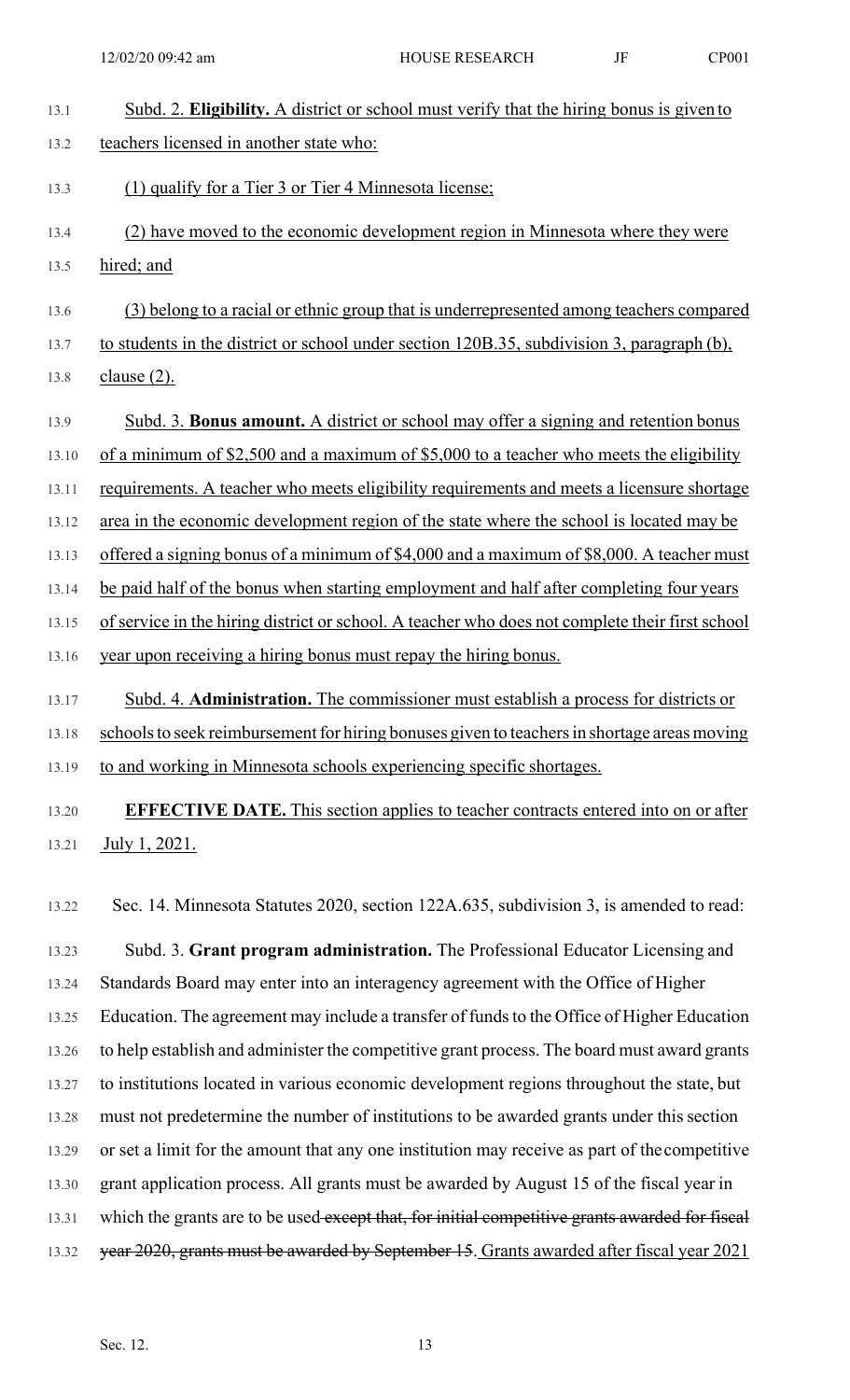- 14.1 will be awarded for a two-year grant period. An institution that receives a grant under this 14.2 section may use the grant funds over a two- to four-year period to support teacher candidates.
- 14.3 Sec. 15. Minnesota Statutes 2020, section 122A.635, subdivision 4, is amended to read:

14.4 Subd. 4. **Report.** (a) By January 15 June 30 of each year, an institution awarded a grant 14.5 under this section must prepare for the legislature and the board a detailed report regarding 14.6 the expenditure of grant funds, including the amounts used to recruit, retain, and induct 14.7 teacher candidates of color or who are American Indian. The report must include the total 14.8 number of teacher candidates of color, disaggregated by race or ethnic group, who are 14.9 recruited to the institution, are newly admitted to the licensure program, are enrolled in the 14.10 licensure program, have completed student teaching, have graduated, are licensed, and are 14.11 newly employed as Minnesota teachers in their licensure field. A grant recipient must report 14.12 the total number of teacher candidates of color or who are American Indian at each stage 14.13 from recruitment to licensed teaching as a percentage of total candidates seeking the same 14.14 licensure at the institution.

14.15 (b) By September 1 of each year, the board must post a report on its website summarizing 14.16 the activities and outcomes of grant recipients and results that promote sharing of effective 14.17 practices among grant recipients.

#### **14.18** Sec. 16. **[122A.685] GRANTS FOR GROW YOUR OWN PROGRAMS.**

14.19 Subdivision 1. **Establishment.** The commissioner of education must award grants for

14.20 the three types of Grow Your Own programs established under this section in order to

14.21 develop a teaching workforce that more closely reflects the state's increasingly diverse 14.22 student population and ensure all students have equitable access to effective and diverse

14.23 teachers.

14.24 Subd. 2. **Definitions.** (a) For purposes of this section, the following terms have the 14.25 meanings given.

- 14.26 (b) "Eligible district" means a school district, charter school, or cooperative unit under 14.27 section 123A.24, subdivision 2.
- 14.28 (c) "Grow Your Own program" means a program established by an eligible district in
- 14.29 partnership with a Professional Educator Licensing and Standards Board-approved teacher
- 14.30 preparation program provider, or by a Head Start program under section 119A.50, to provide
- 14.31 a pathway for candidates to enter the teaching profession and teach at any level from early
- 14.32 childhood to secondary school.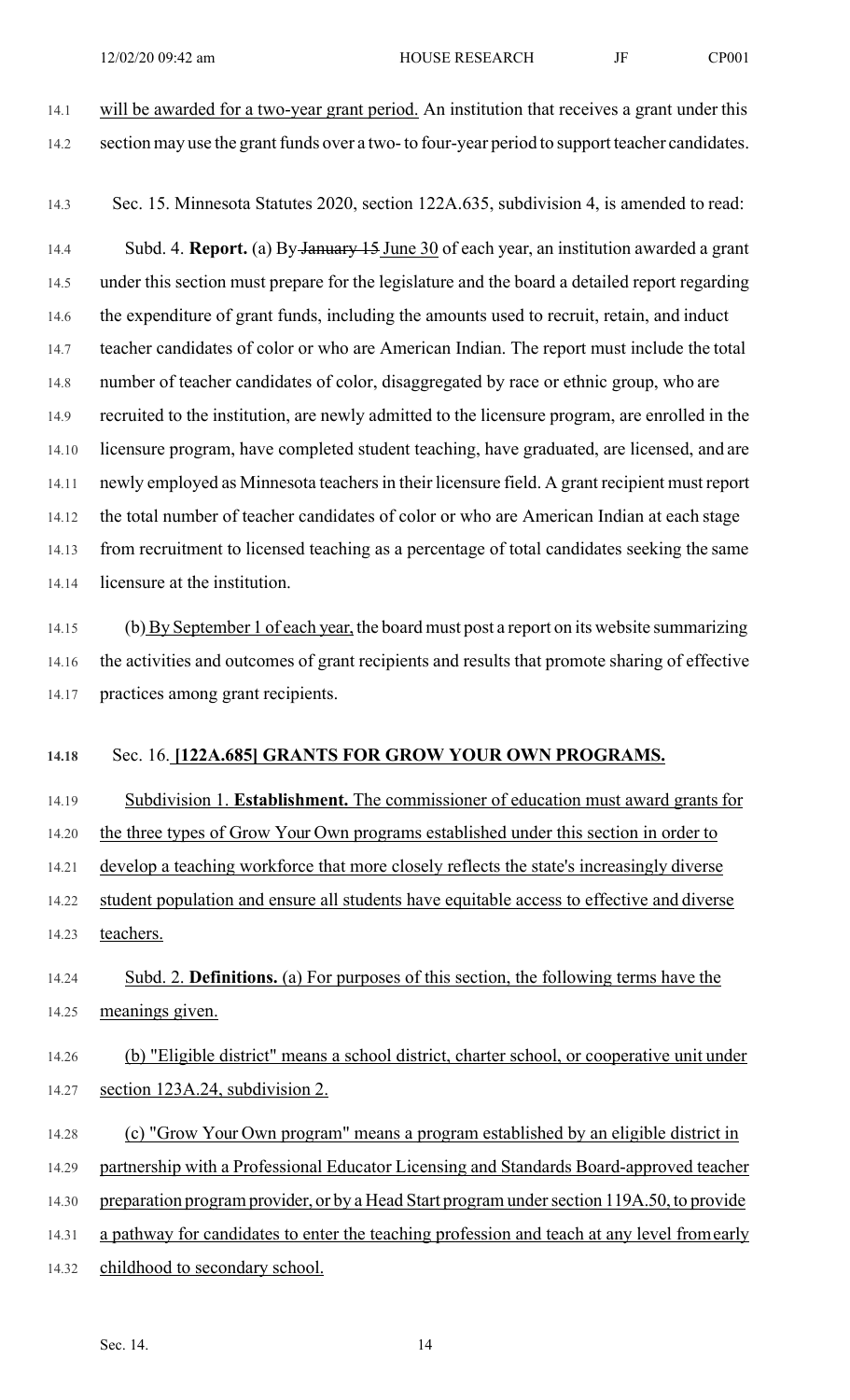| 15.1  | (d) "Residency program" means a Professional Educator Licensing and Standards                  |
|-------|------------------------------------------------------------------------------------------------|
| 15.2  | Board-approved teacher preparation program established by an eligible district and a           |
| 15.3  | <u>board-approved teacher preparation program provider that uses a cohort-based model and</u>  |
| 15.4  | includes a yearlong clinical experience integrating coursework and student teaching.           |
| 15.5  | (e) "Resident" means a teacher candidate participating in a residency program.                 |
| 15.6  | Subd. 3. Grants to residency programs. (a) An eligible district may apply for grants           |
| 15.7  | to develop, maintain, or expand effective residency programs. A residency program must         |
| 15.8  | pair a resident with a teacher of record who must hold a Tier 3 or 4 license. The residency    |
| 15.9  | program must provide the teacher of record with ongoing professional development in            |
| 15.10 | co-teaching, mentoring, and coaching skills and must ensure that the resident and teacher      |
| 15.11 | of record co-teach and participate in required teacher professional development activities     |
| 15.12 | for at least 80 percent of the contracted week for a full academic year.                       |
| 15.13 | (b) A grant recipient must use at least 80 percent of grant funds to provide tuition           |
| 15.14 | scholarships or stipends to enable employees or community members seeking a teaching           |
| 15.15 | license, who are of color or American Indian, to participate in a residency program. A grant   |
| 15.16 | recipient may request permission from the commissioner to use the remaining grant funds        |
| 15.17 | to provide tuition scholarships to employees who are not persons of color or American          |
| 15.18 | Indian and who seek to teach in a licensure area in which the eligible district has a shortage |
| 15.19 | of Tier 3 or 4 licensed teachers.                                                              |
| 15.20 | (c) An eligible district using grant funds under this subdivision to provide financial         |
| 15.21 | support to teacher candidates may require a commitment from a candidate to teach in the        |
| 15.22 | eligible district for a reasonable amount of time not to exceed five years.                    |
| 15.23 | Subd. 4. Grants for programs serving adults. (a) An eligible district or Head Start            |
| 15.24 | program under section 119A.50 may apply for grants to provide financial assistance,            |
| 15.25 | mentoring, and other experiences to support persons of color or American Indian persons        |
| 15.26 | to become licensed teachers or preschool teachers.                                             |
| 15.27 | (b) An eligible district or Head Start program must use grant funds awarded under this         |
| 15.28 | subdivision for:                                                                               |
| 15.29 | (1) tuition scholarships or stipends to eligible Tier 2 licensed teachers, education           |
| 15.30 | assistants, cultural liaisons, or other nonlicensed employees who are of color or American     |
| 15.31 | Indian and are enrolled in undergraduate or graduate-level coursework that is part of a        |
| 15.32 | board-approved teacher preparation program leading to a Tier 3 teacher license;                |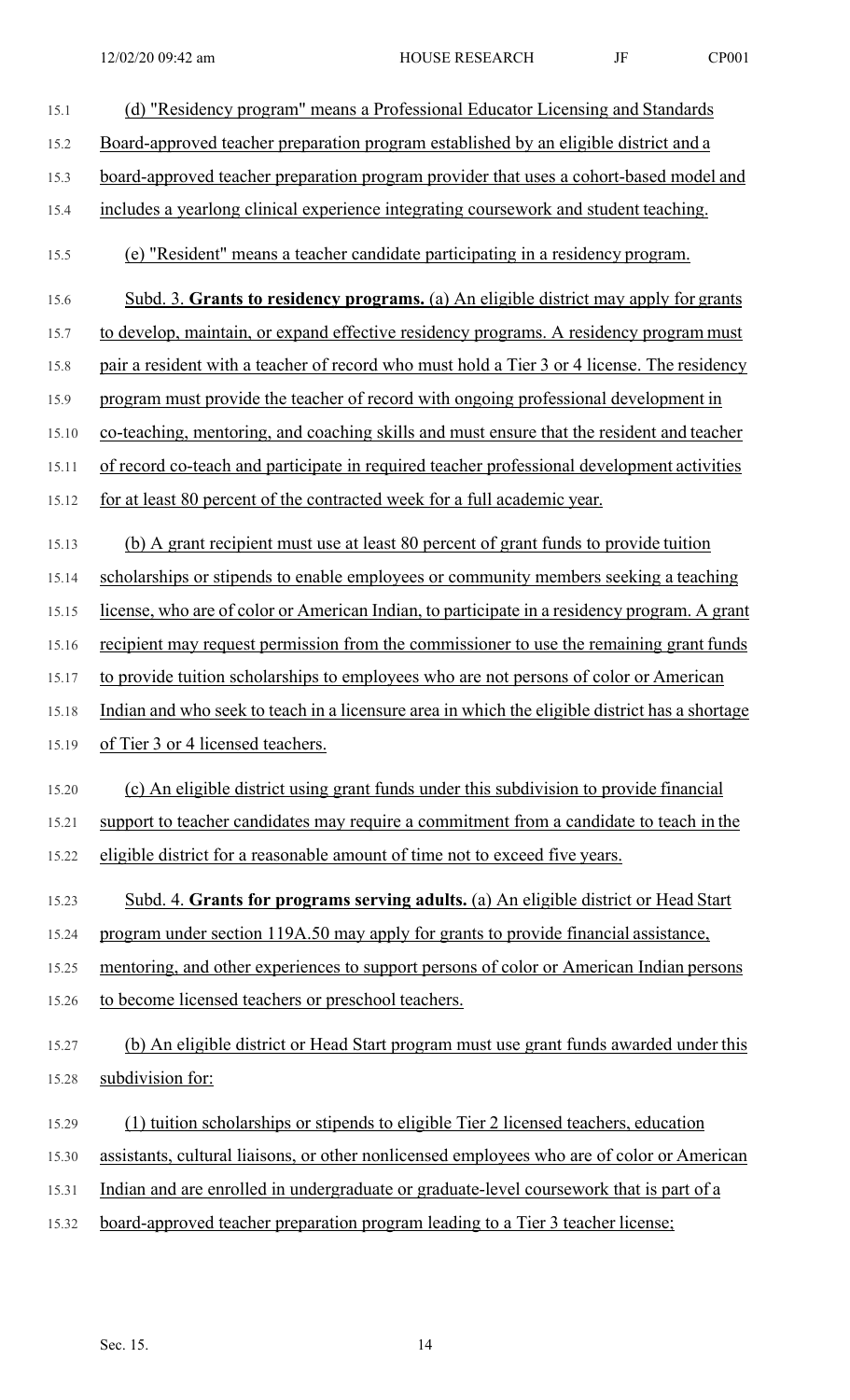| 16.1  | (2) developing and implementing pathway programs with local community-based                      |
|-------|--------------------------------------------------------------------------------------------------|
| 16.2  | organizations led by and for communities of color or American Indian communities that            |
| 16.3  | provide stipends or tuition scholarships to parents and community members who are of             |
| 16.4  | color or American Indian to change careers and obtain a Tier 3 license or other credential       |
| 16.5  | needed to teach in a Head Start program; or                                                      |
| 16.6  | (3) collaborating with a board-approved teacher preparation program provided by a                |
| 16.7  | postsecondary institution to develop and implement innovative teacher preparation programs       |
| 16.8  | that lead to Tier 2 or Tier 3 licensure, involve more intensive and extensive clinical           |
| 16.9  | experiences with more professional coaching or mentorship than are typically required in         |
| 16.10 | traditional college or university campus-based teacher preparation programs, provide             |
| 16.11 | candidates with support that is responsive to the unique needs of candidates who are of          |
| 16.12 | color or American Indian, and have more than half of their candidates identify as persons        |
| 16.13 | of color or American Indian.                                                                     |
| 16.14 | (c) An eligible district or Head Start program providing financial assistance to individuals     |
| 16.15 | under this subdivision may require a commitment from candidates to teach in the eligible         |
| 16.16 | school or Head Start program for a reasonable amount of time not to exceed five years.           |
| 16.17 | Subd. 5. Grants for programs serving secondary school students. (a) In addition to               |
| 16.18 | grants for developing and offering dual-credit postsecondary course options in schools for       |
| 16.19 | "Introduction to Teaching" or "Introduction to Education" courses under section 124D.09,         |
| 16.20 | subdivision 10, a school district or charter school may apply for grants under this section      |
| 16.21 | to offer other innovative programs that encourage secondary school students, especially          |
| 16.22 | students of color and American Indian students, to pursue teaching. To be eligible for a         |
| 16.23 | grant under this subdivision, a school district or charter school must ensure that the aggregate |
| 16.24 | percentage of secondary school students of color and American Indian students participating      |
| 16.25 | in the program is equal to or greater than the aggregate percentage of students of color and     |
| 16.26 | American Indian students in the school district or charter school.                               |
| 16.27 | (b) A grant recipient must use grant funds awarded under this subdivision for:                   |
| 16.28 | (1) supporting future teacher clubs or service-learning opportunities that provide middle        |
| 16.29 | and high-school students who are of color or American Indian to have experiential learning       |
| 16.30 | supporting the success of younger students or peers and to increase students' interest in        |
| 16.31 | pursuing a teaching career;                                                                      |
| 16.32 | (2) providing direct support, including wrap-around services, for students who are of            |
| 16.33 | color or American Indian to enroll and be successful in postsecondary enrollment options         |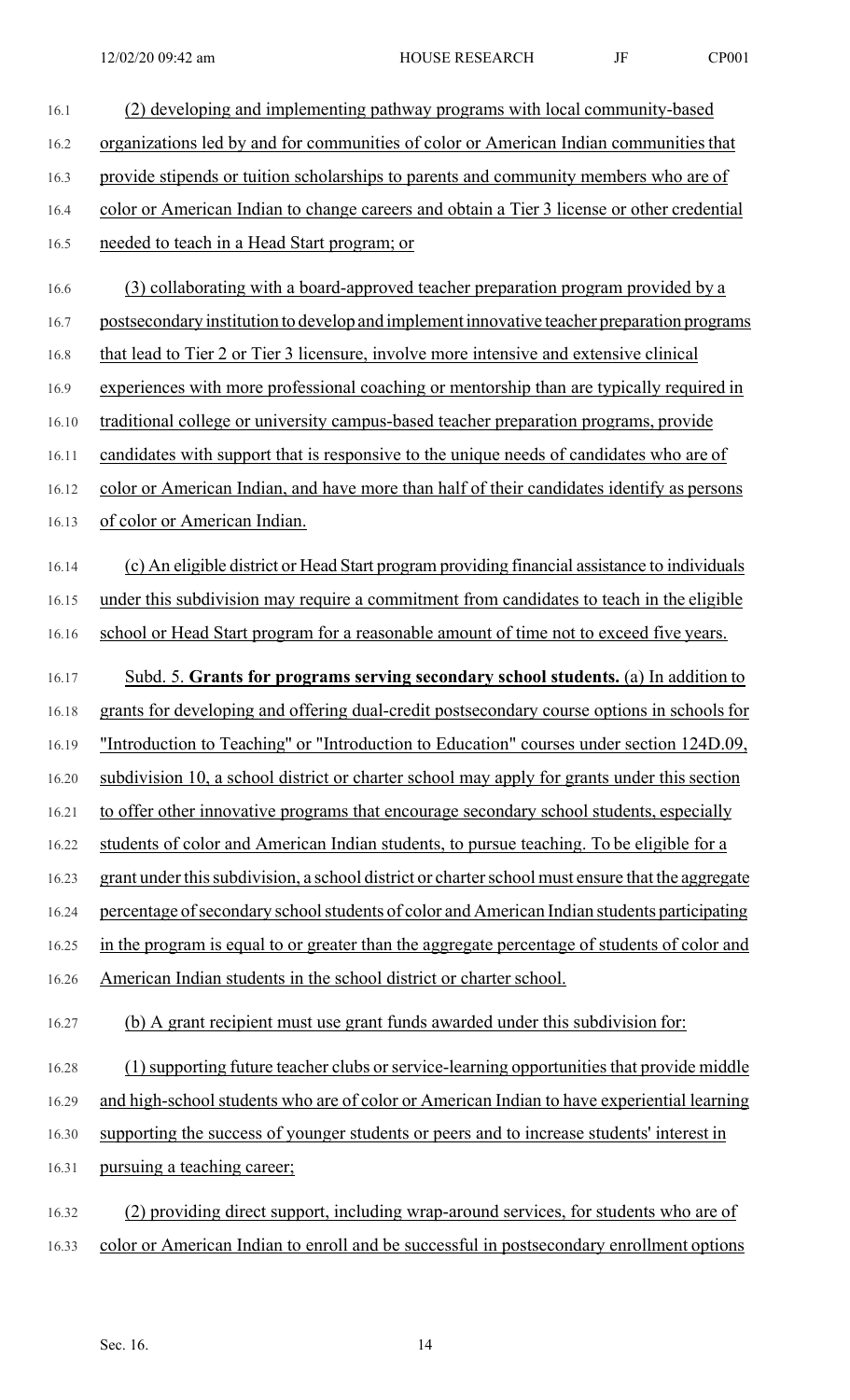| 17.1  | courses under section 124D.09 that would meet degree requirements for teacher licensure;       |
|-------|------------------------------------------------------------------------------------------------|
| 17.2  | $or$                                                                                           |
| 17.3  | (3) offering scholarships to graduating high school students who are of color or American      |
| 17.4  | Indian to enroll in board-approved undergraduate teacher preparation programs at a college     |
| 17.5  | or university in Minnesota.                                                                    |
| 17.6  | Subd. 6. Grant procedure. (a) An eligible district or Head Start program must apply            |
| 17.7  | for a grant under this section in the form and manner specified by the commissioner. The       |
| 17.8  | commissioner must give priority to eligible districts or Head Start programs with the highest  |
| 17.9  | total number or percentage of students who are of color or American Indian.                    |
| 17.10 | (b) For the 2021-2022 school year and later, grant applications for new and existing           |
| 17.11 | programs must be received by the commissioner no later than January 15 of the year prior       |
| 17.12 | to the school year in which the grant will be used. The commissioner must review all           |
| 17.13 | applications and notify grant recipients by March 15 or as soon as practicable of the          |
| 17.14 | anticipated amount awarded. If the commissioner determines that sufficient funding is          |
| 17.15 | unavailable for the grants, the commissioner must notify grant applicants by June 30 or as     |
| 17.16 | soon as practicable that there are insufficient funds.                                         |
| 17.17 | Subd. 7. Account established. A Grow Your Own program account is created in the                |
| 17.18 | special revenue fund for depositing money appropriated to or received by the department        |
| 17.19 | for Grow Your Own programs. Money deposited in the account is appropriated to the              |
| 17.20 | commissioner, does not cancel, and is continuously available for grants under this section.    |
| 17.21 | Grant recipients may apply to use grant money over a period of up to 24 months.                |
| 17.22 | Subd. 8. Report. Grant recipients must annually report to the commissioner in the form         |
| 17.23 | and manner determined by the commissioner on their activities under this section, including    |
| 17.24 | the number of participants, the percentage of participants who are of color or American        |
| 17.25 | Indian, and an assessment of program effectiveness, including participant feedback, areas      |
| 17.26 | for improvement, the percentage of participants continuing to pursue teacher licensure, and    |
| 17.27 | where applicable, the number of participants hired in the school or district as teachers after |
| 17.28 | completing preparation programs. The commissioner must publish a report for the public         |
| 17.29 | that summarizes the activities and outcomes of grant recipients and what was done to promote   |
| 17.30 | sharing of effective practices among grant recipients and potential grant applicants.          |
| 17.31 | <b>EFFECTIVE DATE.</b> This section is effective July 1, 2021.                                 |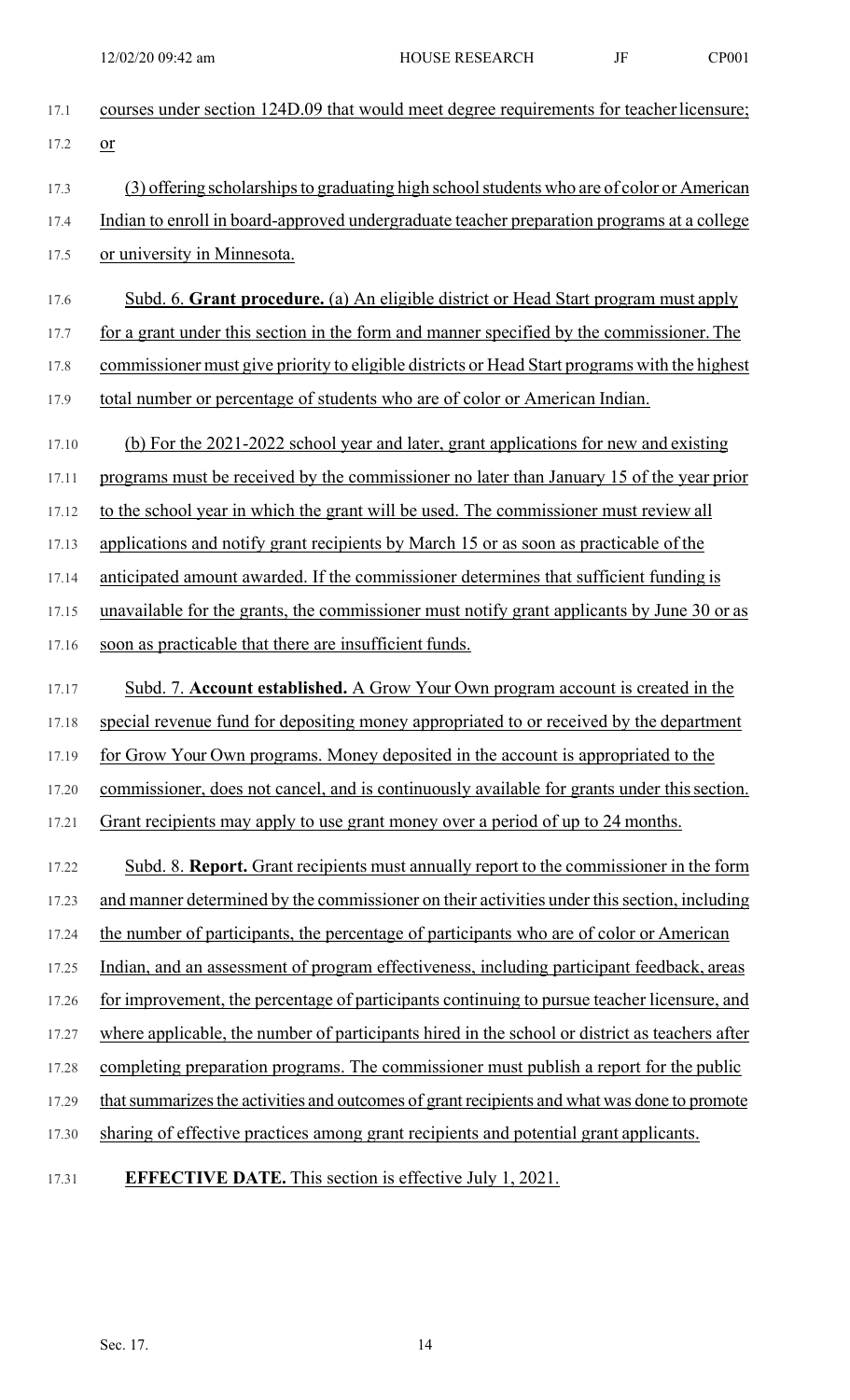#### 18.1 Sec. 17. Minnesota Statutes 2020, section 122A.70, is amended to read:

# **18.2 122A.70 TEACHER MENTORSHIP AND RETENTION OF EFFECTIVE 18.3 TEACHERS.**

18.4 Subdivision 1. **Teacher mentoring, induction, and retention programs.** (a) School 18.5 districts are encouraged to develop teacher mentoring programs for teachers new to the 18.6 profession or district, including teaching residents, teachers of color, teachers who are 18.7 American Indian, teachers in license shortage areas, teachers with special needs, or 18.8 experienced teachers in need of peer coaching.

18.9 (b) Teacher mentoring programs must be included in or aligned with districts' teacher 18.10 evaluation and peer review processes under sections 122A.40, subdivision 8, and 122A.41, 18.11 subdivision 5. A district may use staff development revenue under section 122A.61, special 18.12 grant programs established by the legislature, or another funding source to pay a stipend to 18.13 a mentor who may be a current or former teacher who has taught at least three years and is 18.14 not on an improvement plan. Other initiatives using such funds or funds available under 18.15 sections 124D.861 and 124D.862 may include:

18.16 (1) additional stipends as incentives to mentors of color or who are American Indian;

18.17 (2) financial supports for professional learning community affinity groups across schools 18.18 within and between districts for teachers from underrepresented racial and ethnic groups to 18.19 come together throughout the school year. For purposes of this section, "affinity groups" 18.20 are groups of educators who share a common racial or ethnic identity in society as persons 18.21 of color or who are American Indian;

18.22 (3) programs for induction aligned with the district or school mentorship program during 18.23 the first three years of teaching, especially for teachers from underrepresented racial and 18.24 ethnic groups; or

18.25 (4) grants supporting licensed and nonlicensed educator participation in professional 18.26 development, such as workshops and graduate courses, related to increasing student 18.27 achievement for students of color and American Indian students in order to close opportunity 18.28 and achievement gaps.

18.29 (c) A school or district that receives a grant must negotiate additional retention strategies 18.30 or protection from unrequested leave of absences in the beginning years of employment for 18.31 teachers of color and teachers who are American Indian. Retention strategies may include 18.32 providing financial incentives for teachers of color and teachers who are American Indian 18.33 to work in the school or district for at least five years and placing American Indian educators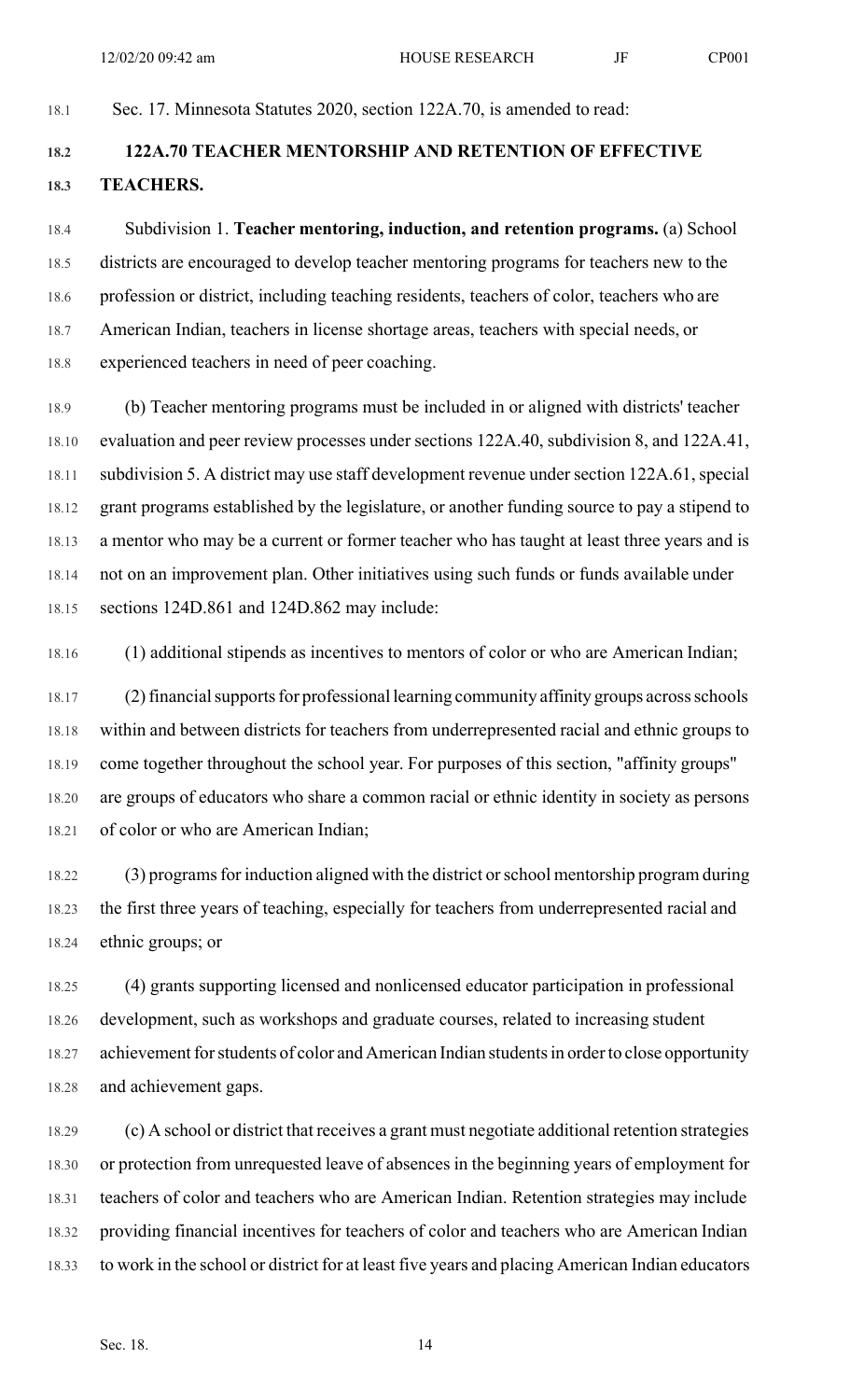| 19.1  | at sites with other American Indian educators and educators of color at sites with other        |
|-------|-------------------------------------------------------------------------------------------------|
| 19.2  | educators of color to reduce isolation and increase opportunity for collegial support.          |
| 19.3  | Subd. 2. Applications. The Professional Educator Licensing and Standards Board must             |
| 19.4  | make application forms available to sites interested in developing or expanding a mentorship    |
| 19.5  | program. A school district; a or group of school districts; a coalition of districts, teachers, |
| 19.6  | and teacher education institutions; or, a school or coalition of schools, or a coalition of     |
| 19.7  | teachers, or nonlicensed educators may apply for a program grant. A higher education            |
| 19.8  | institution or nonprofit organization may partner with a grant applicant, but is not eligible   |
| 19.9  | as a primary sole applicant for grant funds. The Professional Educator Licensing and Standards  |
| 19.10 | Board, in consultation with the teacher mentoring task force, must approve or disapprove        |
| 19.11 | the applications. To the extent possible, the approved applications must reflect effective      |
| 19.12 | mentoring, professional development, and retention components, and be geographically            |
| 19.13 | distributed throughout the state. The Professional Educator Licensing and Standards Board       |
| 19.14 | must encourage the selected sites to consider the use of its assessment procedures.             |
| 19.15 | Subd. 3. Criteria for selection. (a) At a minimum, applicants must express commitment           |
| 19.16 | to:                                                                                             |
| 19.17 | (1) allow staff participation;                                                                  |
| 19.18 | (2) assess skills of both beginning and mentor teachers;                                        |
| 19.19 | (3) provide appropriate in-service to needs identified in the assessment;                       |
| 19.20 | (4) provide leadership to the effort;                                                           |
| 19.21 | (5) cooperate with higher education institutions or teacher educators;                          |
| 19.22 | (6) provide facilities and other resources;                                                     |
| 19.23 | (7) share findings, materials, and techniques with other school districts; and                  |
| 19.24 | (8) retain teachers of color and teachers who are American Indian.                              |
| 19.25 | (b) Priority for awarding grants must be for efforts to induct, mentor, and retain Tier 2       |
| 19.26 | or Tier 3 teachers who are of color or American Indian and Tier 2 or Tier 3 teachers in         |
| 19.27 | licensure shortage areas.                                                                       |
| 19.28 | Subd. 4. Additional funding. Applicants are required to seek additional funding and             |
| 19.29 | assistance from sources such as school districts, postsecondary institutions, foundations,      |
| 19.30 | and the private sector.                                                                         |
| 19.31 | Subd. 5. Program implementation. Grants may be awarded for implementing activities              |
| 19.32 | over a period of time up to 24 months. New and expanding mentorship sites that are funded       |

Sec. 19. 14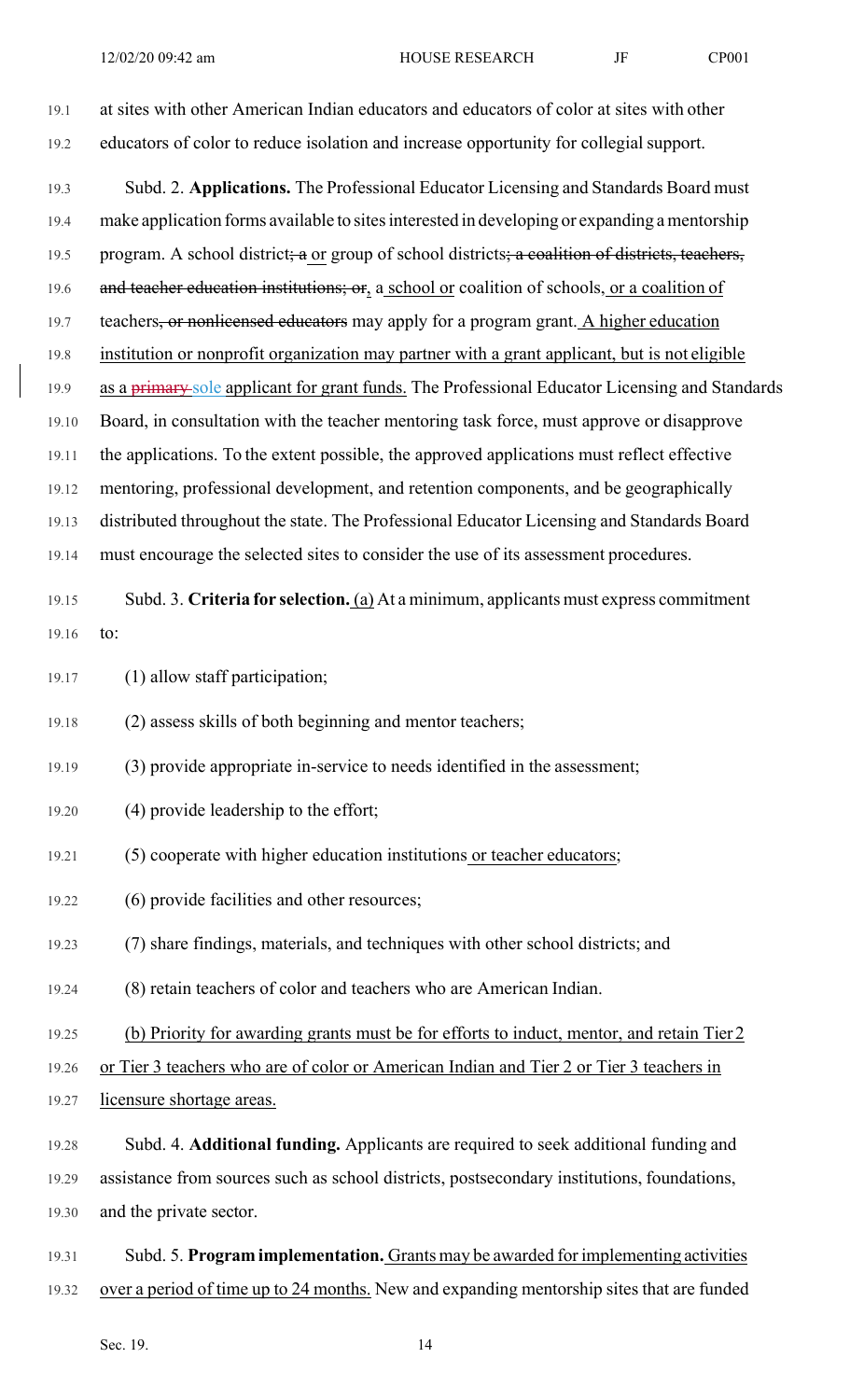- 20.1 to design, develop, implement, and evaluate their program must participate in activities that
- 20.2 support program development and implementation. The Professional Educator Licensing
- 20.3 and Standards Board must provide resources and assistance to support new sites in their
- 20.4 program efforts. These activities and services may include, but are not limited to: planning,
- 20.5 planning guides, media, training, conferences, institutes, and regional and statewide
- 20.6 networking meetings. Nonfunded schools or districts interested in getting started may
- 20.7 participate. Fees may be charged for meals, materials, and the like.

#### 20.8 Subd. 6. **Report.** By June September 30 of each year after receiving a grant, recipients

- 20.9 must submit a report to the Professional Educator Licensing and Standards Board on program
- 20.10 efforts that describes mentoring and induction activities and assesses the impact of these
- 20.11 programs on teacher effectiveness and retention.

### 20.12 **EFFECTIVE DATE.** This section is effective July 1, 2021.

33.6 Sec. 18. Minnesota Statutes 2018, section 123B.147, subdivision 3, is amended to read: 33.7 Subd. 3.**Duties; evaluation.** (a) The principal shall provide administrative, supervisory, 33.8 and instructional leadership services, under the supervision of the superintendent of schools 33.9 of the district and according to the policies, rules, and regulations of the school board, for 33.10 the planning, management, operation, and evaluation of the education program of the building 33.11 or buildings to which the principal is assigned. 33.12 (b) To enhance a principal's culturally responsive leadership skills and support and 33.13 improve teaching practices, school performance, and student achievement for diverse student

- 33.14 populations, including at-risk students, children with disabilities, English learners, and gifted
- 33.15 students, among others, a district must develop and implement a performance-based system
- 33.16 for annually evaluating school principals assigned to supervise a school building within the 33.17 district. The evaluation must be designed to improve teaching and learning by supporting
- 33.18 the principal in shaping the school's professional environment and developing teacher
- 33.19 quality, performance, and effectiveness. The annual evaluation must:
- 33.20 (1) support and improve a principal's instructional leadership, organizational management,
- 33.21 and professional development, and strengthen the principal's capacity in the areas of
- 33.22 instruction, supervision, evaluation, and teacher development;
- 33.23 (2) support and improve a principal's culturally responsive leadership practices that
- 33.24 create inclusive and respectful teaching and learning environments for all students, families, 33.25 and employees;
- 33.26  $(2)(3)$  include formative and summative evaluations based on multiple measures of
- 33.27 student progress toward career and college readiness;
- 33.28 (3)(4) be consistent with a principal's job description, a district's long-term plans and
- 33.29 goals, and the principal's own professional multiyear growth plans and goals, all of which
- 33.30 must support the principal's leadership behaviors and practices, rigorous curriculum, school
- 33.31 performance, and high-quality instruction;
- 33.32  $(4)$  (5) include on-the-job observations and previous evaluations;
- 34.1  $(5)(6)$  allow surveys to help identify a principal's effectiveness, leadership skills and
- 34.2 processes, and strengths and weaknesses in exercising leadership in pursuit of school success;
- 34.3  $(6)$  (7) use longitudinal data on student academic growth as 35 percent of the evaluation
- 34.4 and incorporate district achievement goals and targets;
- 34.5  $(7)(8)$  be linked to professional development that emphasizes improved teaching and
- 34.6 learning, curriculum and instruction, student learning, culturally responsive leadership
- 34.7 practices, and a collaborative professional culture; and
- 34.8 (8) (9) for principals not meeting standards of professional practice or other criteria
- 34.9 under this subdivision, implement a plan to improve the principal's performance and specify 34.10 the procedure and consequence if the principal's performance is not improved.
- 34.11 The provisions of this paragraph are intended to provide districts with sufficient flexibility
- 34.12 to accommodate district needs and goals related to developing, supporting, and evaluating
- 34.13 principals.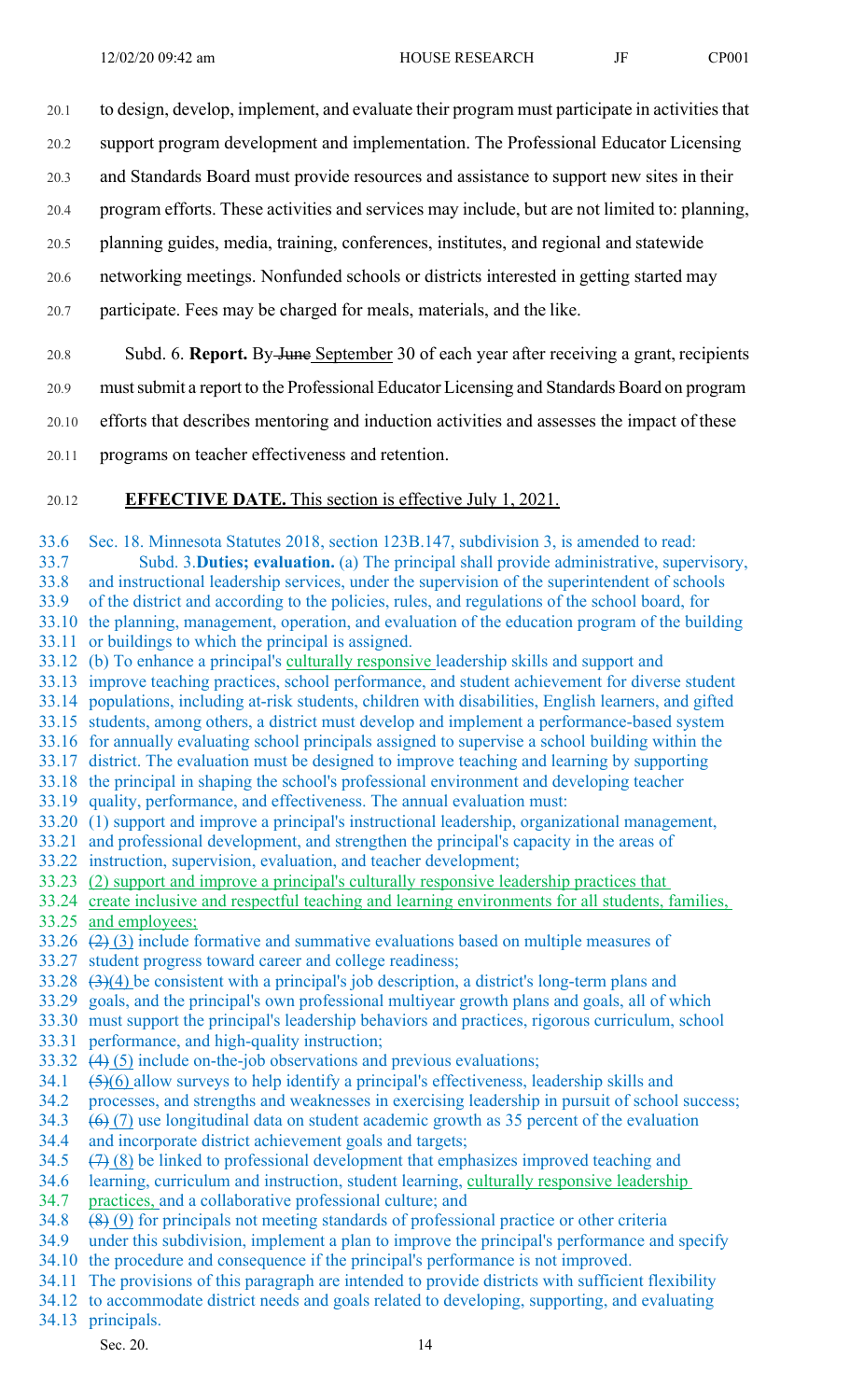# 25.23 Sec. 19. **[124D.792] GRADUATION CEREMONIES; TRIBAL REGALIA AND**  25.24 **OBJECTS OF CULTURAL SIGNIFICANCE.**  25.25 A school district or charter school must not prohibit an American Indian student from

25.26 wearing American Indian regalia, tribal regalia, or objects of cultural significance at 25.27 graduation ceremonies.

20.13 Sec. 20. Minnesota Statutes 2020, section 124D.861, subdivision 2, is amended to read:

20.14 Subd. 2. **Plan implementation; components.** (a) The school board of each eligible 20.15 district must formally develop and implement a long-term plan under this section. The plan 20.16 must be incorporated into the district's comprehensive strategic plan under section 120B.11. 20.17 Plan components may include: innovative and integrated prekindergarten through grade 12 20.18 learning environments that offer students school enrollment choices; family engagement 20.19 initiatives that involve families in their students' academic life and success; professional 20.20 development opportunities for teachers and administrators focused on improving the academic 20.21 achievement of all students, including teachers and administrators who are members of 20.22 populations underrepresented among the licensed teachers or administrators in the district 20.23 or school and who reflect the diversity of students under section 120B.35, subdivision 3, 20.24 paragraph (b), clause (2), who are enrolled in the district or school; increased programmatic 20.25 opportunities and effective and more diverse instructors focused on rigor and college and 20.26 career readiness for underserved students, including students enrolled in alternative learning 20.27 centers under section 123A.05, public alternative programs under section 126C.05, 20.28 subdivision 15, and contract alternative programs under section 124D.69, among other 20.29 underserved students; or recruitment and retention of teachers and administrators with 20.30 diverse racial and ethnic backgrounds.

20.31 (b) The plan must contain goals for:

20.32 (1) reducing the disparities in academic achievement and in equitable access to effective 20.33 and more diverse teachers among all students and specific categories of students under 21.1 section 120B.35, subdivision 3, paragraph (b), excluding the student categories of gender, 21.2 disability, and English learners; and

21.3 (2) increasing racial and economic diversity and integration in schools and districts.

21.4 (c) The plan must include strategies to validate, affirm, embrace, and integrate cultural

21.5 and community strengths of all students, families, and employees in the district's curriculum

21.6 as well as learning and work environments, and to address issues of institutional racism as

21.7 defined in section 120B.11, subdivision 1, in schools that create opportunity and achievement

21.8 gaps for students, families, and staff who are of color or American Indian. Examples of

21.9 institutional racism experienced by students who are of color or American Indian include

21.10 policies and practices that intentionally or unintentionally result in disparate discipline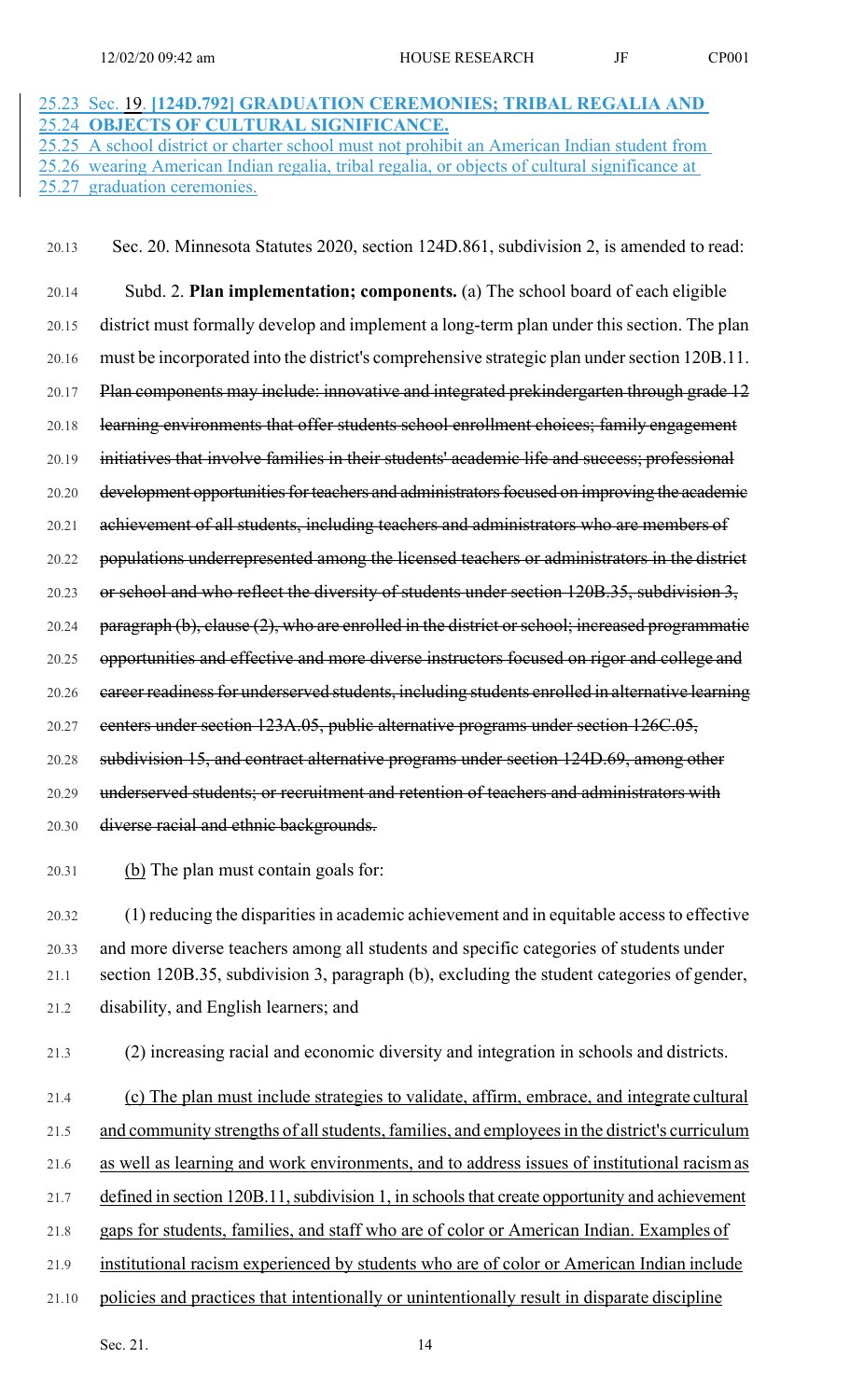| 21.11         | referrals and suspension, inequitable access to advanced coursework, overrepresentation in                                                                                                       |
|---------------|--------------------------------------------------------------------------------------------------------------------------------------------------------------------------------------------------|
| 21.12         | lower-level coursework, inequitable participation in cocurricular activities, inequitable                                                                                                        |
| 21.13         | parent involvement, and lack of equitable access to racially and ethnically diverse teachers                                                                                                     |
| 21.14         | who reflect the racial or ethnic diversity of students because it has not been a priority to                                                                                                     |
| 21.15         | hire or retain such teachers.                                                                                                                                                                    |
| 21.16         | (d) School districts must use local data, to the extent practicable, to develop plan                                                                                                             |
| 21.17         | components and strategies. Plans may include:                                                                                                                                                    |
| 21.18         | (1) innovative and integrated prekindergarten through grade 12 learning environments                                                                                                             |
| 21.19         | that offer students school enrollment choices;                                                                                                                                                   |
| 21.20         | (2) family engagement initiatives that involve families in their students' academic life                                                                                                         |
| 21.21         | and success and improve relations between home and school;                                                                                                                                       |
| 21.22         | (3) opportunities for students, families, staff, and community members who are of color                                                                                                          |
| 21.23         | or American Indian to share their experiences in the school setting with school staff and                                                                                                        |
| 21.24         | administration and to inform development of specific proposals for making school                                                                                                                 |
| 21.25         | environments more validating, affirming, embracing, and integrating of their cultural and                                                                                                        |
| 21.26         | community strengths.                                                                                                                                                                             |
| 21.27         | (4) professional development opportunities for teachers and administrators focused on                                                                                                            |
| 21.28         | improving the academic achievement of all students, including knowledge, skills, and                                                                                                             |
| 21.29         | dispositions needed to be anti-racist and culturally sustaining as defined in section 120B.11,                                                                                                   |
| 21.30         | subdivision 1, for serving students who are from racially and ethnically diverse backgrounds;                                                                                                    |
| 21.31         | (5) recruitment and retention of teachers, administrators, cultural and family liaisons,                                                                                                         |
| 21.32<br>22.1 | paraprofessionals, and other nonlicensed staff from racial, ethnic, and linguistic backgrounds<br>represented in the student population to strengthen relationships with all students, families, |
|               | and other members of the community;                                                                                                                                                              |
| 22.2          |                                                                                                                                                                                                  |
| 22.3          | (6) collection, examination, and evaluation of academic and discipline data for                                                                                                                  |
| 22.4          | institutional racism as defined in section 120B.11, subdivision 1, in structures, policies, and                                                                                                  |
| 22.5          | practices that result in the education disparities, in order to propose anti-racist changes as                                                                                                   |
| 22.6          | defined in section 120B.11, subdivision 1, that increase access, meaningful participation,                                                                                                       |
| 22.7          | representation, and positive outcomes for students of color and American Indian students;                                                                                                        |
| 22.8          | (7) increased programmatic opportunities and effective and more diverse instructors                                                                                                              |
| 22.9          | focused on rigor and college and career readiness for students who are impacted by racial,                                                                                                       |
| 22.10         | gender, linguistic, and economic disparities, including students enrolled in area learning                                                                                                       |
| 22.11         | centers or alternative learning programs under section 123A.05, state-approved alternative                                                                                                       |
| 22.12         | programs under section 126C.05, subdivision 15, and contract alternative programs under                                                                                                          |
| 22.13         | section 124D.69, among other underserved students;<br>Sec. 22.<br>14                                                                                                                             |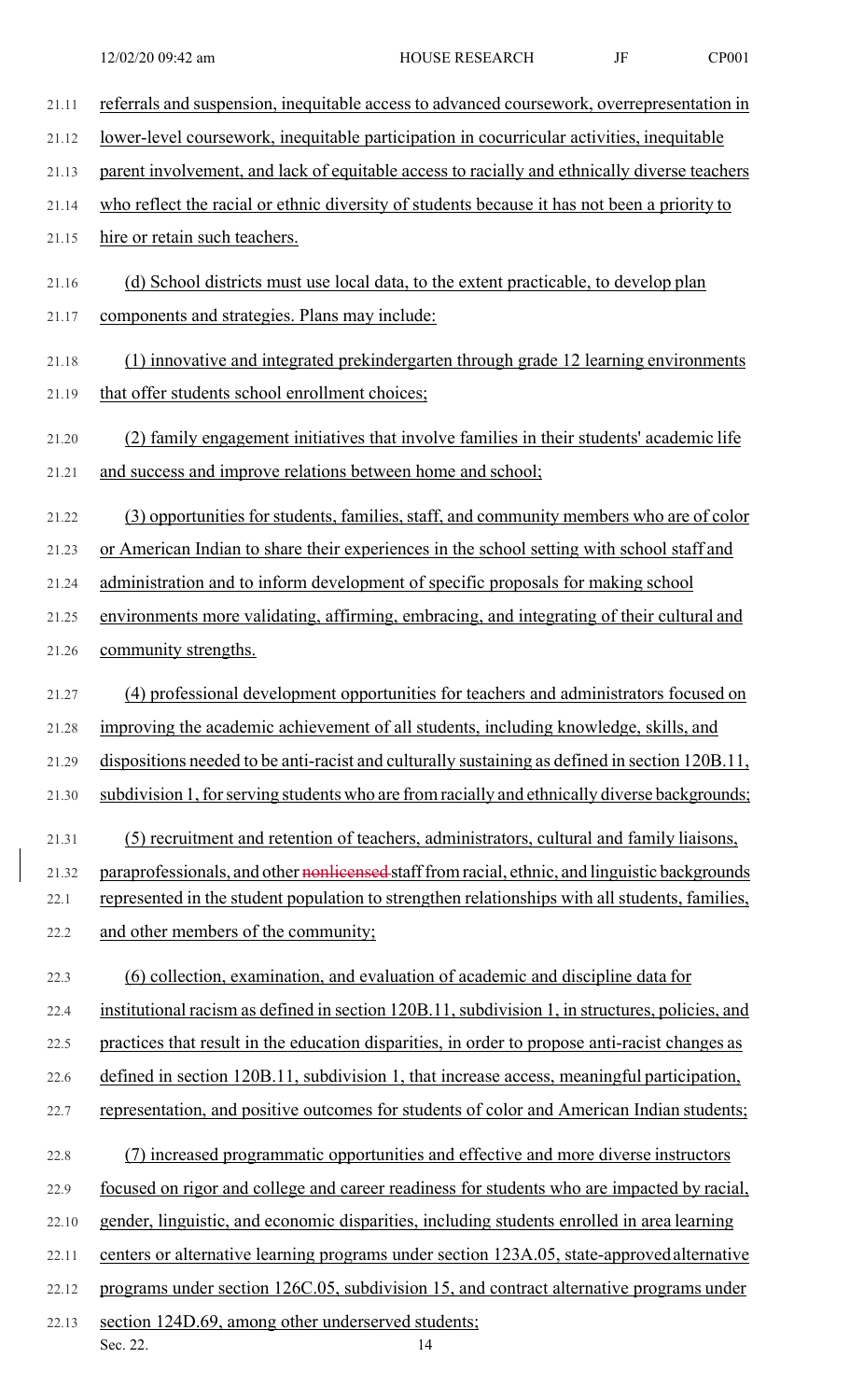22.14 (8) ethnic studies curriculum as defined in section 120B.11, subdivision 1, to provide 22.15 all students with opportunities to learn about their own and others' cultures and historical 22.16 experiences; or

22.17 (9) examination and revision of district curricula in all subjects to be inclusive of diverse 22.18 racial and ethnic groups while meeting state academic standards and being culturally 22.19 sustaining as defined in section 120B.11, subdivision 1, ensuring content being studied 22.20 about any group is accurate and based in knowledge from that group.

22.21  $\left(\frac{b}{c}\right)$  Among other requirements, an eligible district must implement effective, 22.22 research-based interventions that include formative multiple measures of assessment practices 22.23 and engagement in order to reduce the eliminate academic disparities in student academic 22.24 performance among the specific categories of students as measured by student progress and 22.25 growth on state reading and math assessments and for students impacted by racial, gender, 22.26 linguistic, and economic inequities as aligned with section 120B.11.

- 22.27  $\left(\frac{e}{f}\right)$  Eligible districts must create efficiencies and eliminate duplicative programs and 22.28 services under this section, which may include forming collaborations or a single,
- 22.29 seven-county metropolitan areawide partnership of eligible districts for this purpose.
- 22.30 **EFFECTIVE DATE.** This section is effective for all plans reviewed and updated after
- 22.31 the day following final enactment.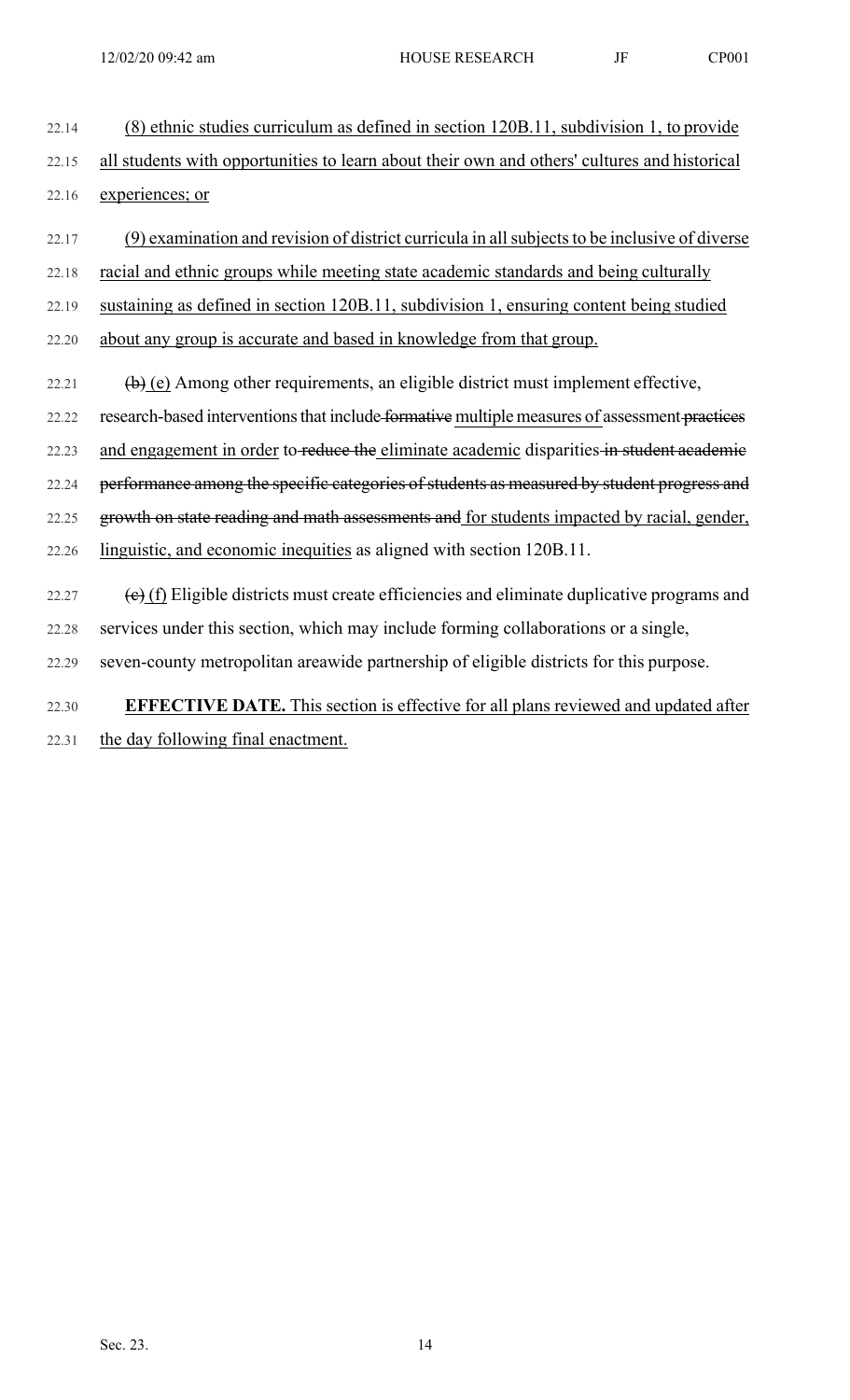| 23.1  | Sec. 17. APPROPRIATIONS.                                                                          |
|-------|---------------------------------------------------------------------------------------------------|
| 23.2  | Subdivision 1. Department of Education. The sums indicated in this section are                    |
| 23.3  | appropriated from the general fund to the Department of Education for the fiscal years            |
| 23.4  | designated.                                                                                       |
| 23.5  | Subd. 2. Collaborative urban and greater Minnesota educators of color grants. (a)                 |
| 23.6  | For transfer to the Professional Educator Licensing and Standards Board for collaborative         |
| 23.7  | urban and greater Minnesota educators of color competitive grants under Minnesota Statutes,       |
| 23.8  | section 122A.635:                                                                                 |
| 23.9  | $\frac{1}{2}$<br>$\underline{6,000,000}$ 2022                                                     |
| 23.10 | $\frac{1}{2}$<br>6,000,000<br>$rac{1}{2023}$                                                      |
|       |                                                                                                   |
| 23.11 | (b) Any balance does not cancel but is available in the following fiscal year.                    |
| 23.12 | (c) The base appropriation for fiscal year 2024 and later is \$6,000,000.                         |
| 23.13 | (d) The board may retain up to $$100,000$ of the appropriation amount to monitor and              |
| 23.14 | administer the grant program.                                                                     |
| 23.15 | Subd. 3. Grow Your Own pathways to teacher licensure grants. (a) For grants to                    |
| 23.16 | develop, continue or expand Grow Your Own new teacher programs:                                   |
| 23.17 | $\mathbf{\mathcal{S}}$<br>8,500,000<br>2022                                                       |
| 23.18 | $\overline{\mathcal{L}}$<br>8,500,000<br>$\ldots$ 2023                                            |
|       |                                                                                                   |
| 23.19 | (b) Any balance does not cancel but is available in the following fiscal year.                    |
| 23.20 | (c) Of this amount in each fiscal year, at least $$3,000,000$ is for teacher residency            |
| 23.21 | programs under Minnesota Statutes, section 122A.685, subdivision 3.                               |
| 23.22 | (d) The base appropriation for fiscal year 2024 and later is \$10,000,000.                        |
| 23.23 | (e) The board-department may retain up to \$100,000 of the appropriation amount to<br>monitor and |
| 23.24 | administer the grant program.                                                                     |
| 23.25 | Subd. 4. Mentoring, induction, and retention incentive program grants for teachers                |
| 23.26 | of color. (a) For transfer to the Professional Educator Licensing and Standards Board for         |
| 23.27 | the development and expansion of mentoring, induction, and retention programs designed            |
| 23.28 | for teachers of color or American Indian teachers under Minnesota Statutes, section 122A.70:      |
| 23.29 | $\frac{1}{2}$<br>3,000,000<br>2022<br>                                                            |
| 23.30 | $\mathbf{\mathcal{L}}$<br>3,000,000<br>2023<br>                                                   |

 $\begin{array}{c} \rule{0pt}{2ex} \rule{0pt}{2ex} \rule{0pt}{2ex} \rule{0pt}{2ex} \rule{0pt}{2ex} \rule{0pt}{2ex} \rule{0pt}{2ex} \rule{0pt}{2ex} \rule{0pt}{2ex} \rule{0pt}{2ex} \rule{0pt}{2ex} \rule{0pt}{2ex} \rule{0pt}{2ex} \rule{0pt}{2ex} \rule{0pt}{2ex} \rule{0pt}{2ex} \rule{0pt}{2ex} \rule{0pt}{2ex} \rule{0pt}{2ex} \rule{0pt}{2ex} \rule{0pt}{2ex} \rule{0pt}{2ex} \rule{0pt}{2ex} \rule{0pt}{$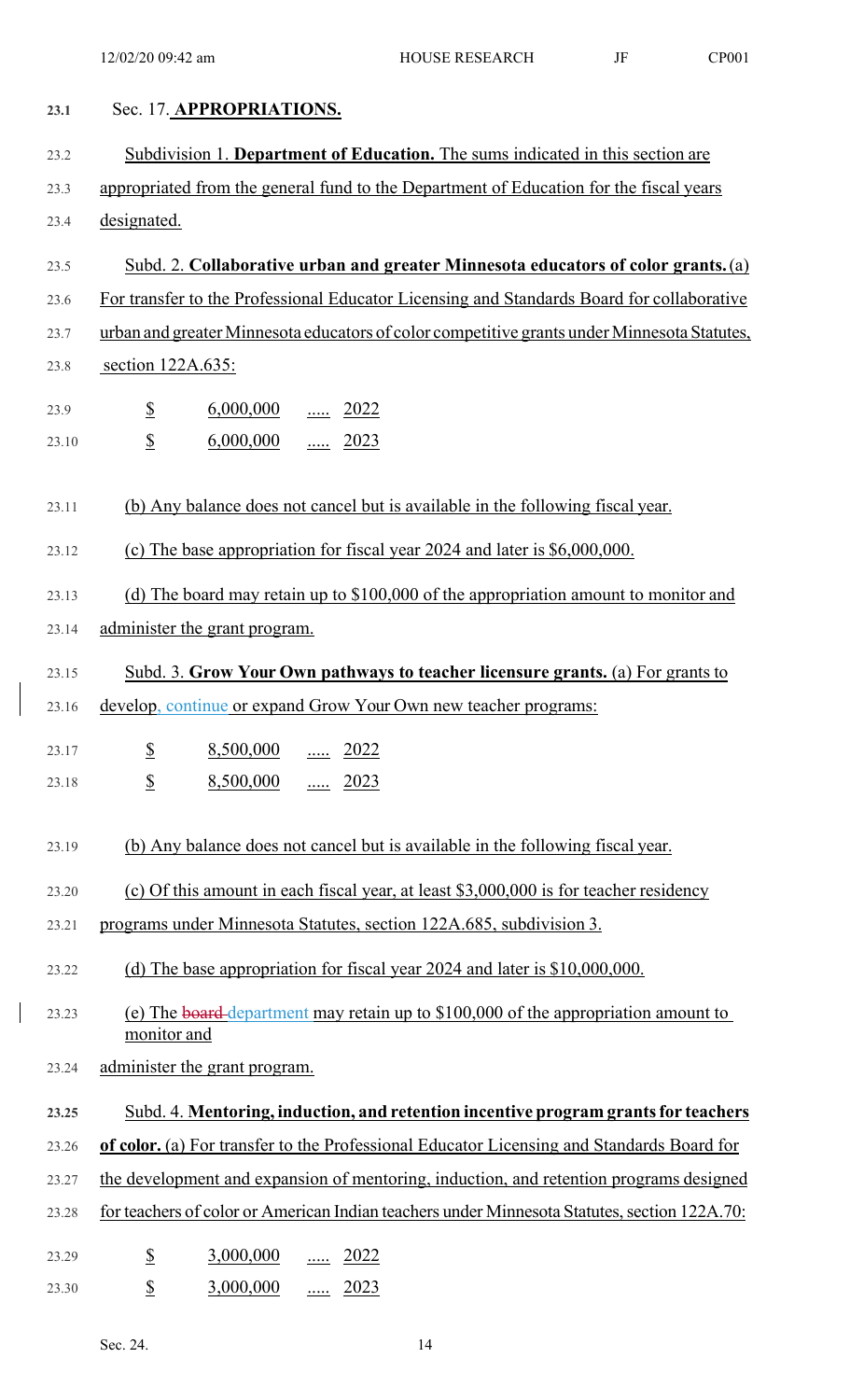# 23.31 (b) Any balance does not cancel but is available in the following fiscal year.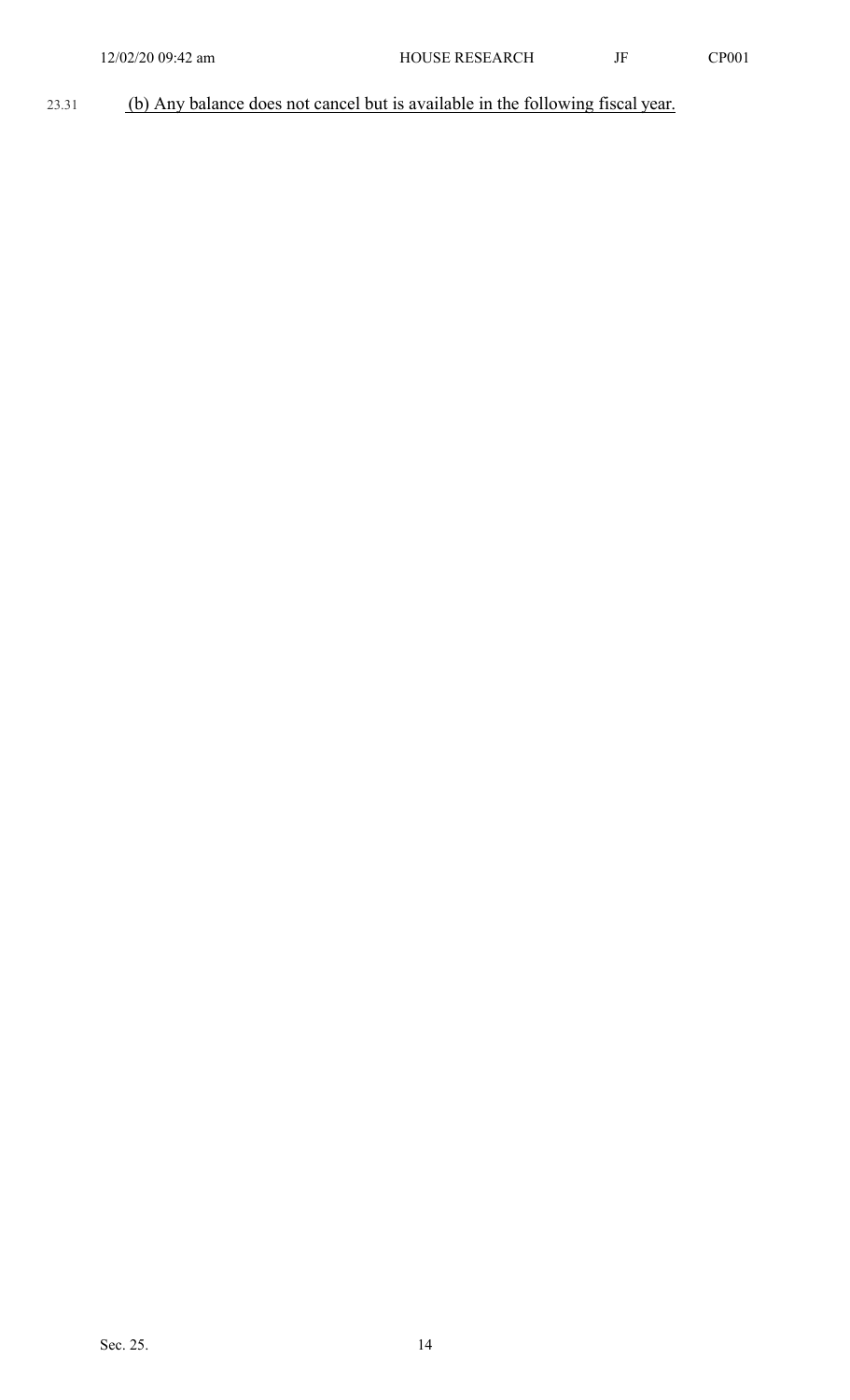| 24.1  | (c) The base appropriation for grants under Minnesota Statutes, section 122A.70, for           |
|-------|------------------------------------------------------------------------------------------------|
| 24.2  | fiscal year 2024 and later is \$4,500,000, of which at least \$3,500,000 each fiscal year must |
| 24.3  | be granted for the development and expansion of mentoring, induction, and retention            |
| 24.4  | programs designed for teachers of color or American Indian teachers.                           |
| 24.5  | (d) The board may retain up to three percent of the appropriation amount to monitor and        |
| 24.6  | administer the grant program.                                                                  |
| 24.7  | Subd. 5. Reports on increasing percentage of teachers of color and American Indian             |
| 24.8  | teachers. For transfer to the Professional Educator Licensing and Standards Board for a        |
| 24.9  | report on the efforts and impact of all state-funded programs to increase the percentage of    |
| 24.10 | teachers of color and American Indian teachers in Minnesota schools developed in               |
| 24.11 | consultation with the Department of Education, Office of Higher Education, grant recipients,   |
| 24.12 | and stakeholders.                                                                              |
| 24.13 | $\mathcal{S}$<br>15,000<br>$\underline{\cdots}$ 2022                                           |
| 24.14 | The base appropriation for fiscal year 2024 and each even-numbered later fiscal year is        |
| 24.15 | \$15,000.                                                                                      |
| 24.16 | Subd. 6. Equitable school enhancement grants. (a) To support schools in their efforts          |
|       | 24.17 to close opportunity and achievement gaps under Minnesota Statutes, section 120B.113:    |
| 24.18 | $\underline{\underline{\$}}$<br>3,000,000  2022                                                |
| 24.19 | $\underline{\underline{\$}}$<br>$3,000,000$ 2023                                               |
|       |                                                                                                |
| 24.20 | (b) The department may use up to five percent of this appropriation to administer the          |
| 24.21 | grant program.                                                                                 |
| 24.22 | Subd. 7. Come Teach in Minnesota hiring bonuses. (a) For the Come Teach in                     |
| 24.23 | Minnesota hiring bonuses program under Minnesota Statutes, section 122A.59:                    |
| 24.24 | $\underline{\underline{\$}}$<br>$1,050,000$ 2022                                               |
| 24.25 | $\overline{\mathbb{S}}$<br>$1,050,000$ 2023                                                    |
|       |                                                                                                |
| 24.26 | (b) The department may use up to five percent of the appropriation amount to administer        |
| 24.27 | the program under this subdivision.                                                            |
| 24.28 | (c) Any balance in the first year does not cancel but is available in the second year.         |
| 24.29 | (d) The base appropriation for fiscal years 2022 and 2023 is $$1,050,000$ . The base           |
| 24.30 | appropriation for fiscal year 2024 and later when retention bonuses can start being paid       |
| 24.31 | through this program is $$2,100,000$ .                                                         |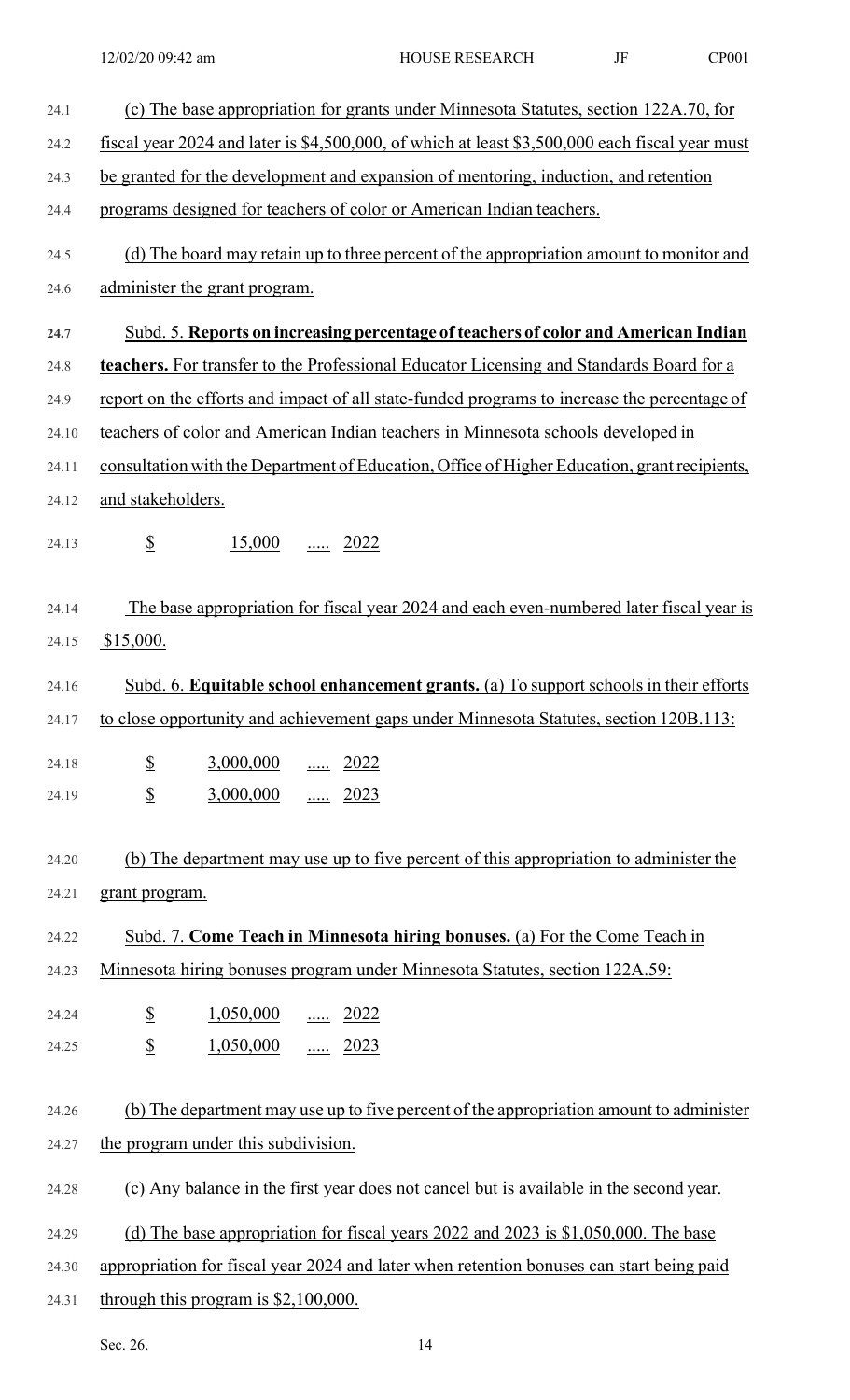| 25.1  | Subd. 8. American Indian teacher preparation grants. (a) For joint grants to assist                 |
|-------|-----------------------------------------------------------------------------------------------------|
| 25.2  | American Indian people to become teachers under Minnesota Statutes, section 122A.63:                |
| 25.3  | $\mathbf{\mathcal{S}}$<br>600,000  2022                                                             |
| 25.4  | $\mathcal{S}$<br>$\underline{600,000}$ 2023                                                         |
|       |                                                                                                     |
| 25.5  | (b) The department may use up to five percent of the appropriation amount to administer             |
| 25.6  | the grant program.                                                                                  |
| 25.7  | Subd. 9. Expanded concurrent enrollment grants. (a) For grants to institutions offering             |
| 25.8  | "Introduction to Teaching" or "Introduction to Education" college in the schools courses            |
| 25.9  | under Minnesota Statutes, section 124D.09, subdivision 10, paragraph (b):                           |
| 25.10 | $\overline{\mathcal{L}}$<br>$\underline{500,000}$ 2022                                              |
| 25.11 | $\mathcal{S}$<br>$\underline{500,000}$ 2023                                                         |
|       |                                                                                                     |
| 25.12 | (b) The department must be allocated no more than five percent of the appropriation                 |
| 25.13 | amount for monitoring and administering the grant program.                                          |
| 25.14 | Subd. 10. Teacher recruitment marketing campaign. (a) For transfer to the Professional              |
| 25.15 | Educator Licensing and Standards Board for developing two contracts to develop and                  |
|       | 25.16 implement an outreach and marketing campaign under this subdivision:                          |
| 25.17 | $\mathbf{\underline{\mathcal{S}}}$<br>500,000<br>20242022<br><u></u>                                |
| 25.18 | $\frac{1}{2}$<br>500,000<br>20252023                                                                |
|       |                                                                                                     |
| 25.19 | (b) The Professional Educator Licensing and Standards Board must issue a request for                |
| 25.20 | proposals to develop and implement an outreach and marketing campaign to elevate the                |
| 25.21 | profession and recruit teachers, especially teachers of color and American Indianteachers.          |
| 25.22 | <u>Outreach efforts should include and support current and former Teacher of the Year finalists</u> |
| 25.23 | interested in being recruitment fellows to encourage prospective educators throughout the           |
| 25.24 | state.                                                                                              |
| 25.25 | (c) The outreach and marketing campaign must focus on making the following individuals              |
| 25.26 | become interested in teaching in Minnesota public schools:                                          |
| 25.27 | (1) high school and college students of color or American Indian students who have not              |
| 25.28 | chosen a career path; or                                                                            |
| 25.29 | (2) adults from racial or ethnic groups underrepresented in the teacher workforce who               |
| 25.30 | may be seeking to change careers.                                                                   |
| 25.31 | (d) The board must award two \$250,000 grants each year to firms or organizations that              |

Sec. 27. 14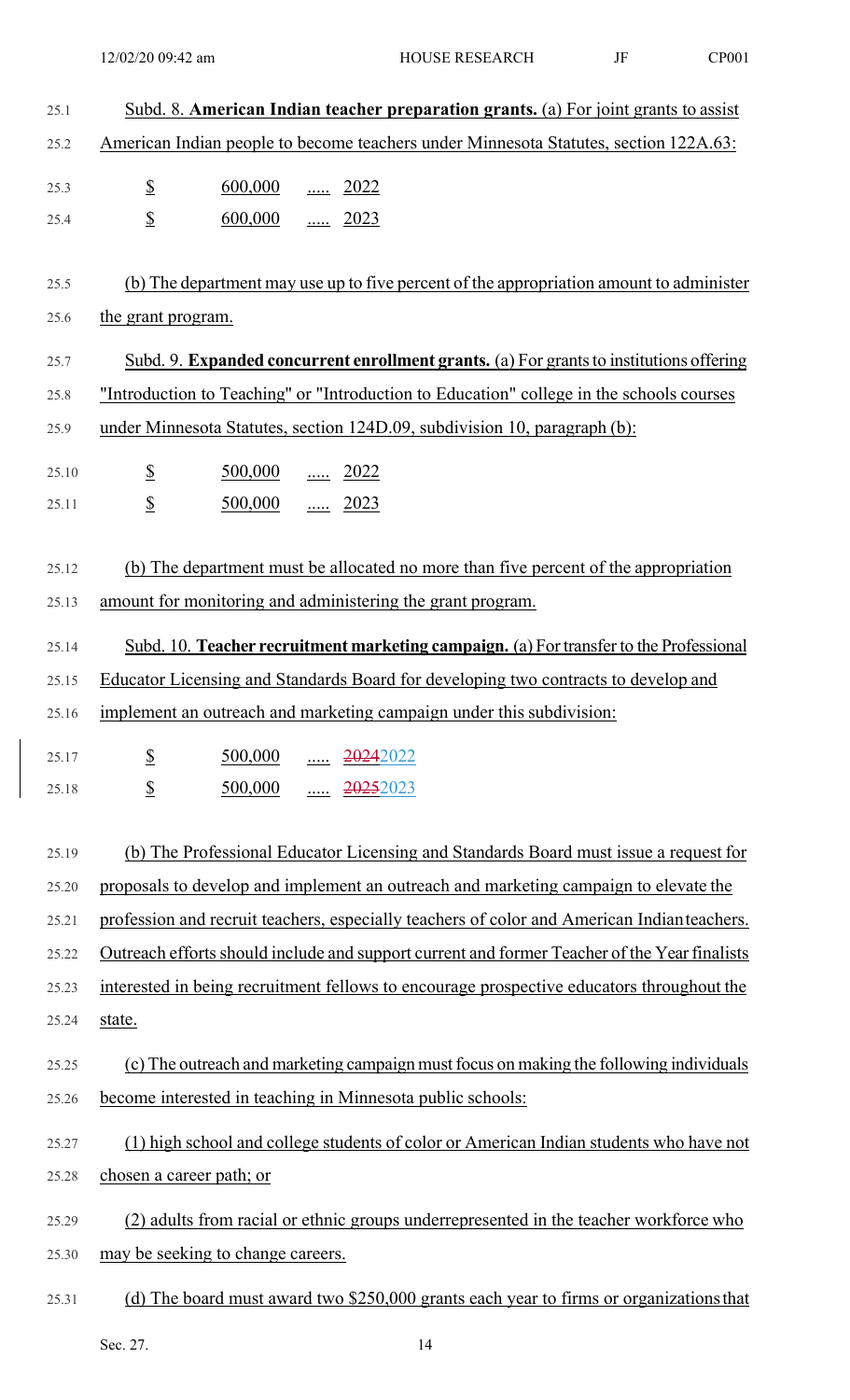25.32 demonstrate capacity to reach wide and varied audiences of prospective teachers based on